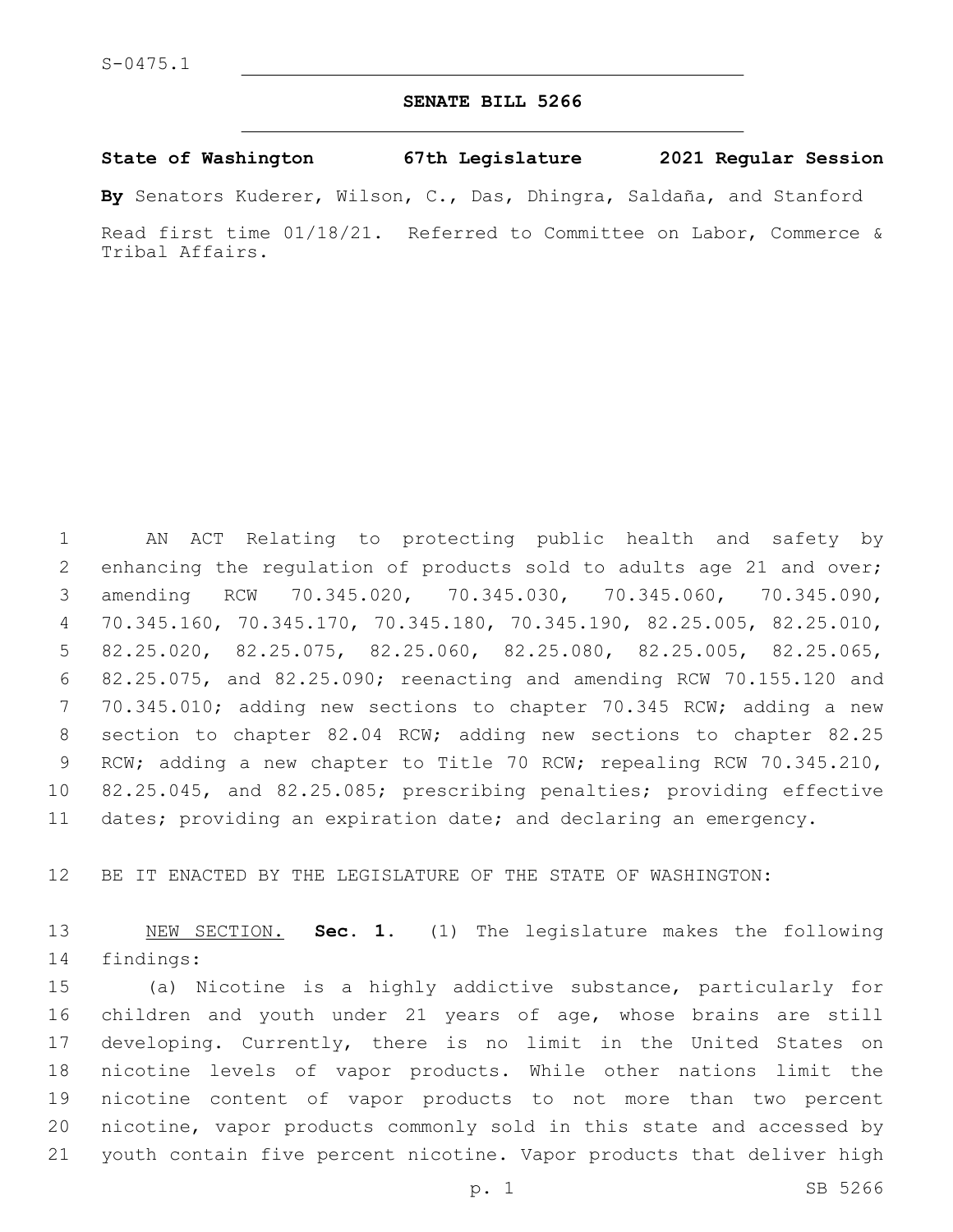levels of nicotine are fueling youth addiction to nicotine and have created an epidemic. The 2019 national youth tobacco survey found that about 27 percent of high school students reported current use of electronic cigarettes and, among electronic cigarette users, about one-third reported using electronic cigarettes on 20 or more of the 6 preceding 30 days.

 (b) Research consistently shows that flavors and associated advertising contribute to the appeal, initiation, and use of tobacco products, including vapor products, particularly among adolescents and young adults. Evidence also suggests that the 2009 flavored cigarette ban did achieve its objective of reducing adolescent tobacco use, but effects were likely diminished by the continued availability of menthol cigarettes and other flavored tobacco products. Preliminary data from the national youth tobacco survey show that more than one-quarter of high school students were current electronic cigarette users in 2019 and the overwhelming majority of youth electronic cigarette users cited the use of popular fruit and menthol or mint flavors. A health impact review performed by the state board of health in 2019 concluded that eliminating flavored vapor products would likely decrease initiation and use of vapor 21 products and other tobacco products among youth and young adults, 22 thereby improving health outcomes.

 (c) Early research from Stanford University school of medicine indicates that teenagers and young adults that vape are five to seven times more likely to be infected with COVID-19 compared to those who 26 do not use vapor products.

 (d) While the long-term health effects of vapor products are unknown, current data suggests they are harmful to human health. Vapor products have been shown to impair lung function in several ways, such as by inhibiting ciliary beating, impairing immune function, and causing toxicity to epithelial cells.

 (2) Therefore, the legislature intends to ban the sale of flavored vapor products and enact additional regulatory protections to protect the health of youth and young adults in Washington state.

 **Sec. 2.** RCW 70.155.120 and 2019 c 415 s 979 and 2019 c 15 s 10 are each reenacted and amended to read as follows:

 (1) The youth tobacco and vapor products prevention account is created in the state treasury. All fees collected pursuant to RCW 82.24.520, 82.24.530, 82.26.160, and 82.26.170 and funds collected by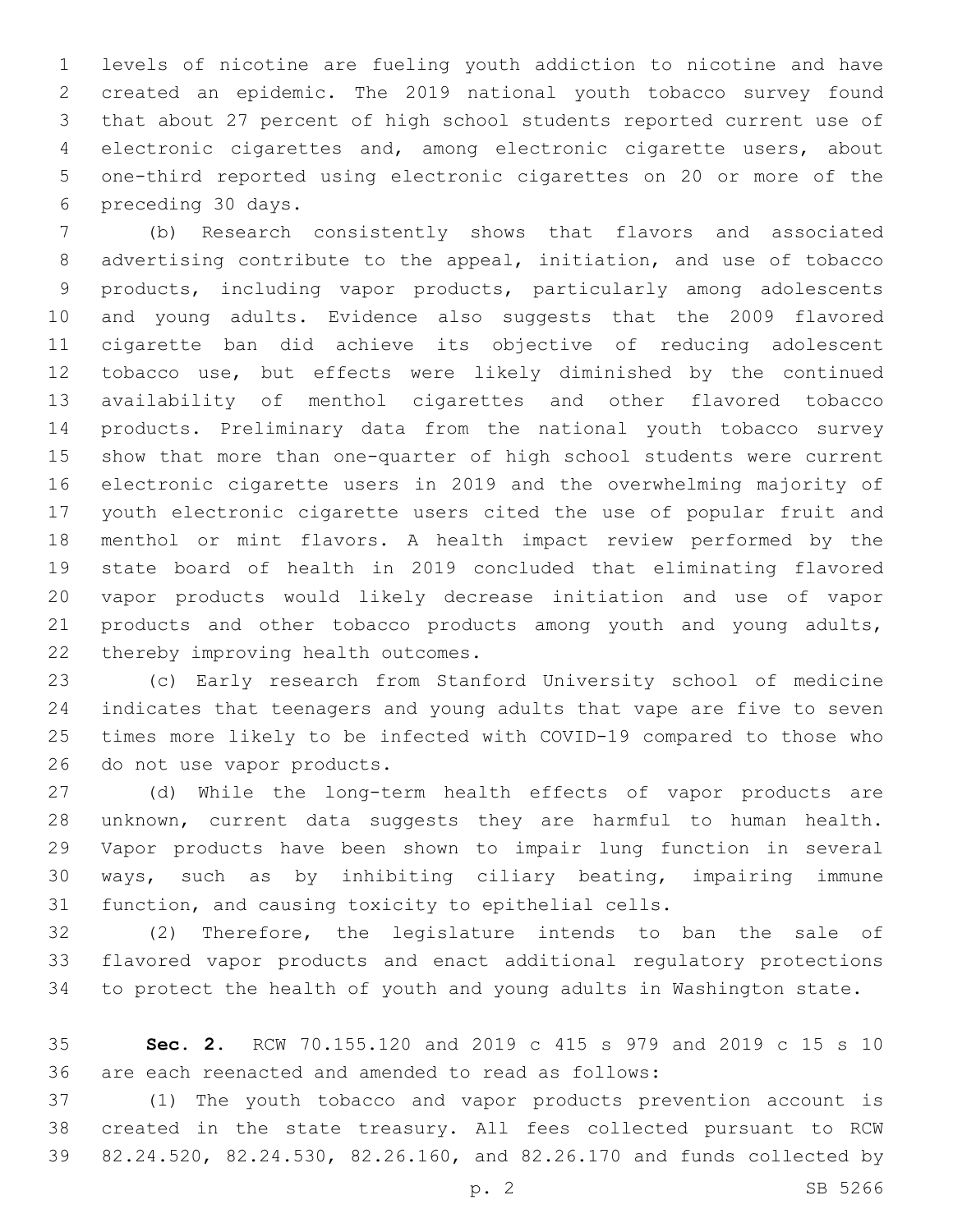the liquor and cannabis board from the imposition of monetary penalties shall be deposited into this account, except that ten percent of all such fees and penalties shall be deposited in the 4 state general fund.

 (2) Moneys appropriated from the youth tobacco and vapor products prevention account to the department of health shall be used by the department of health for implementation of this chapter, including collection and reporting of data regarding enforcement and the extent to which access to tobacco products and vapor products by youth has 10 been reduced.

 (3) The department of health shall enter into interagency agreements with the liquor and cannabis board to pay the costs incurred, up to thirty percent of available funds, in carrying out its enforcement responsibilities under this chapter. Such agreements shall set forth standards of enforcement, consistent with the funding available, so as to reduce the extent to which tobacco products and vapor products are available to individuals under the age of twenty- one. The agreements shall also set forth requirements for data reporting by the liquor and cannabis board regarding its enforcement activities. During the 2019-2021 fiscal biennium, the department of health shall pay the costs incurred, up to twenty-three percent of available funds, in carrying out its enforcement responsibilities.

 (4) The department of health, the liquor and cannabis board, and the department of revenue shall enter into an interagency agreement for payment of the cost of administering the tobacco retailer licensing system and for the provision of quarterly documentation of 27 tobacco wholesaler, retailer, and vending machine names and 28 locations.

 (5) The department of health shall, within up to seventy percent of available funds, provide grants to local health departments or other local community agencies to develop and implement coordinated tobacco and vapor product intervention strategies to prevent and reduce tobacco and vapor product use by youth. During the 2019-2021 fiscal biennium, the department of health shall, within up to seventy-seven percent of available funds, provide grants to local health departments or other local community agencies to develop and implement coordinated tobacco and vapor product intervention strategies to prevent and reduce tobacco and vapor product use by 39 youth.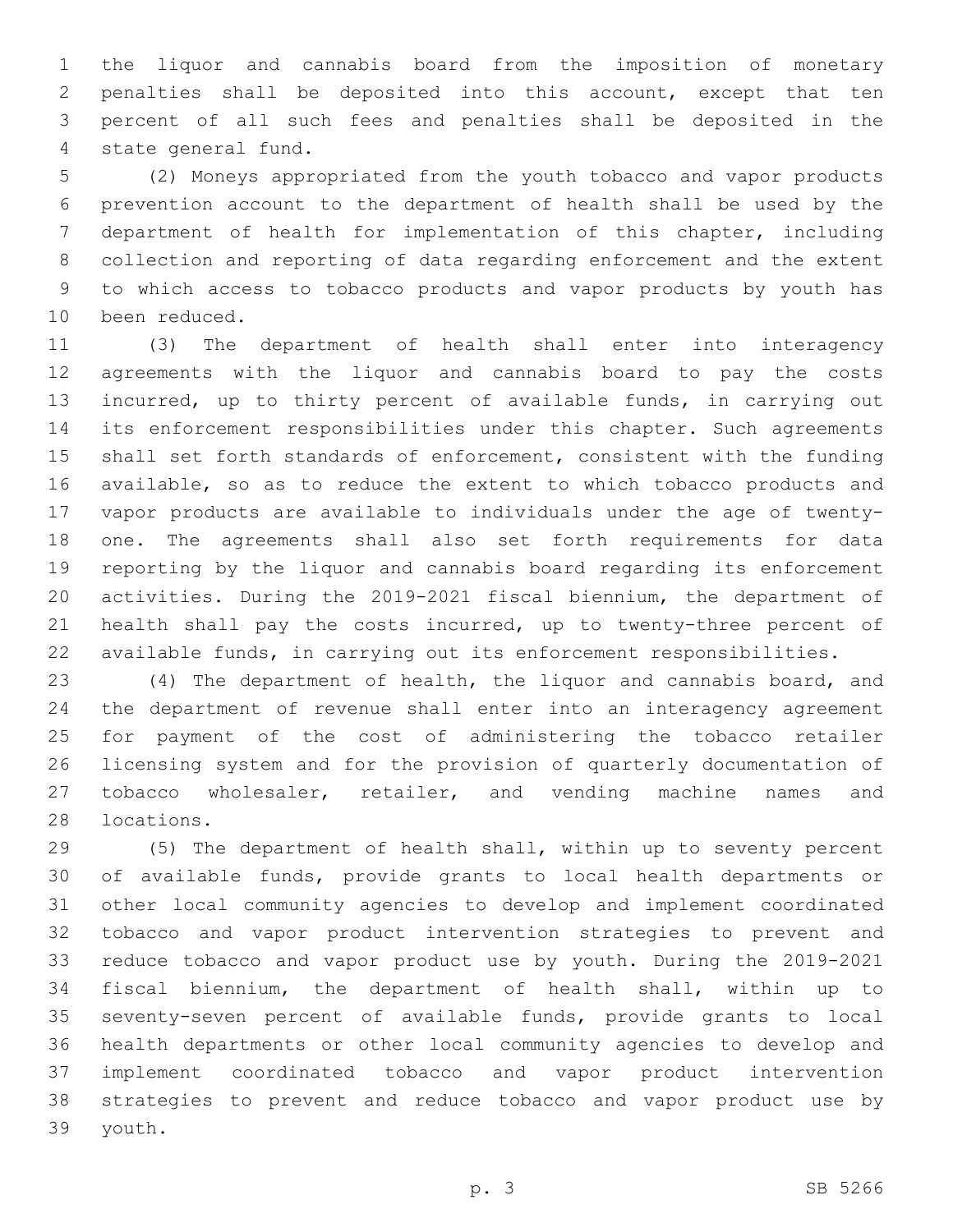(6) Moneys deposited in the youth tobacco and vapor products prevention account from receipts of the additional delivery sales license fee authorized in RCW 70.345.060(2) must be made available to 4 the board to hire staff for enforcement of laws and rules applicable to internet and other delivery sales of vapor products, including with respect to sales to persons under age 21 and collection of the

vapor product tax.

 **Sec. 3.** RCW 70.345.010 and 2019 c 445 s 210 and 2019 c 15 s 4 9 are each reenacted and amended to read as follows:

 The definitions in this section apply throughout this chapter 11 unless the context clearly requires otherwise.

(1) "Board" means the Washington state liquor and cannabis board.

 (2) "Business" means any trade, occupation, activity, or enterprise engaged in for the purpose of selling or distributing 15 vapor products in this state.

 (3) "Child care facility" has the same meaning as provided in RCW 17 ((70.140.020)) 70A.320.020.

 (4) "Closed system nicotine container" means a sealed, prefilled, and disposable container of nicotine in a solution or other form in which such container is inserted directly into an electronic cigarette, electronic nicotine delivery system, or other similar product, if the nicotine in the container is inaccessible through customary or reasonably foreseeable handling or use, including reasonably foreseeable ingestion or other contact by children.

 (5) "Delivery sale" means any sale of a vapor product to a 26 purchaser in this state where either:

 (a) The purchaser submits the order for such sale by means of a telephonic or other method of voice transmission, the mails or any 29 other delivery service, or the internet or other online service; or

 (b) The vapor product is delivered by use of the mails or of a delivery service. The foregoing sales of vapor products constitute a delivery sale regardless of whether the seller is located within or without this state. "Delivery sale" does not include a sale of any vapor product not for personal consumption to a retailer.

(6) "Delivery seller" means a person who makes delivery sales.

 (7) "Distinguishable" means perceivable by an ordinary consumer by either the sense of smell or taste.

(8) "Distributor" has the same meaning as in RCW 82.25.005.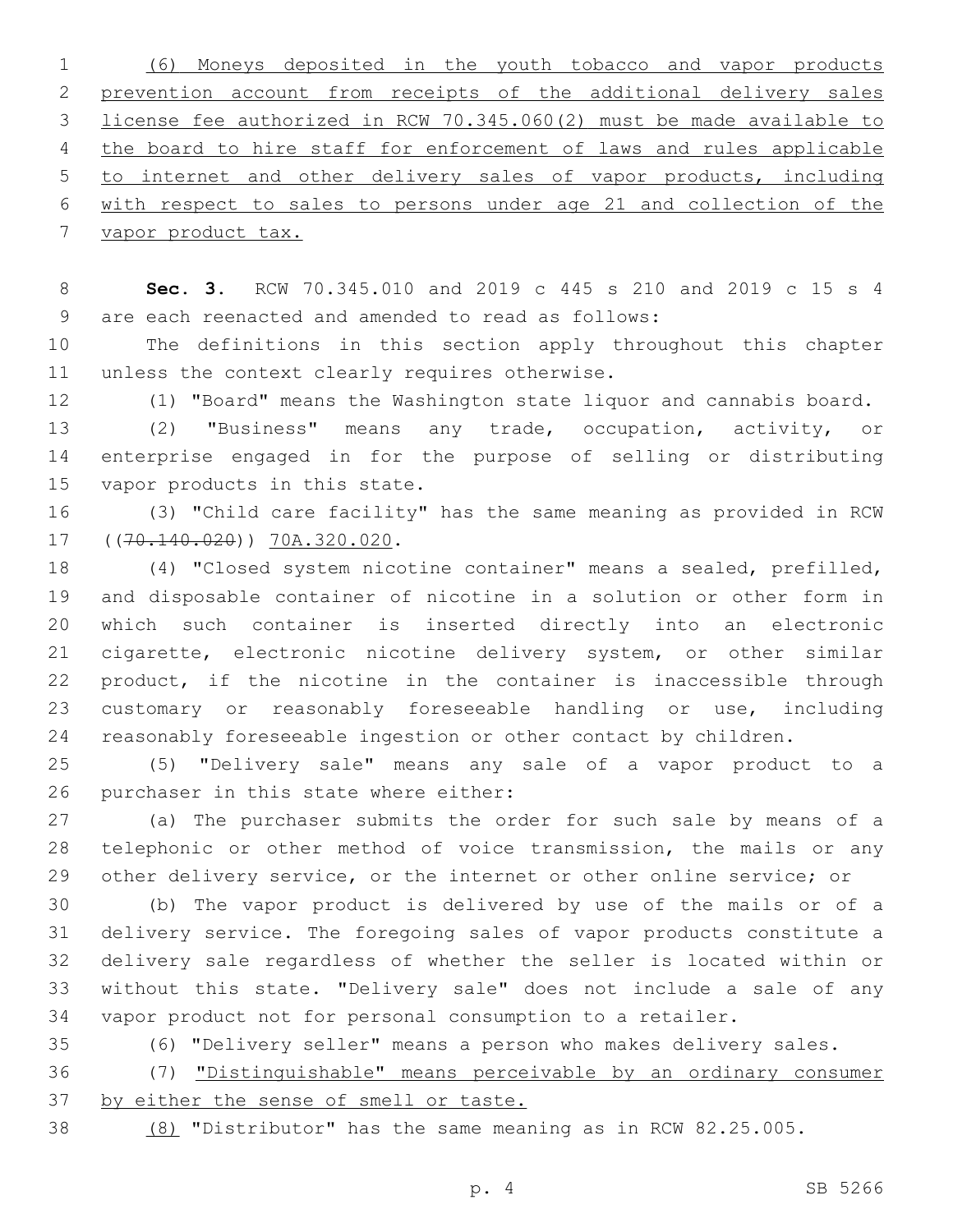(((8))) (9) "Flavored vapor product" means any vapor product that 2 contains a taste or smell, other than the taste or smell of tobacco, that is distinguishable by an ordinary consumer either prior to or during the consumption of a vapor product including, but not limited to, any taste or smell relating to fruit, menthol, mint, wintergreen, chocolate, cocoa, vanilla, or honey, or any candy, dessert, alcoholic beverage, herb, or spice.

 (10) "Liquid nicotine container" means a package from which nicotine in a solution or other form is accessible through normal and foreseeable use by a consumer and that is used to hold soluble nicotine in any concentration. "Liquid nicotine container" does not 12 include closed system nicotine containers.

13 ((+9)) (11) "Manufacture" means to mix, prepare, create, 14 produce, fabricate, assemble, modify, or label vapor products.

15 (12) "Manufacturer" means a person who manufactures and sells 16 vapor products.

17 (( $(410)$ ) (13) "Person" means any individual, receiver, 18 administrator, executor, assignee, trustee in bankruptcy, trust, estate, firm, copartnership, joint venture, club, company, joint stock company, business trust, municipal corporation, the state and its departments and institutions, political subdivision of the state of Washington, corporation, limited liability company, association, society, any group of individuals acting as a unit, whether mutual, 24 cooperative, fraternal, nonprofit, or otherwise.

25 (((41))) (14) "Place of business" means any place where vapor 26 products are sold or where vapor products are manufactured, stored, 27 or kept for the purpose of sale.

28 ((+12)) (15) "Playground" means any public improved area designed, equipped, and set aside for play of six or more children which is not intended for use as an athletic playing field or athletic court, including but not limited to any play equipment, surfacing, fencing, signs, internal pathways, internal land forms, 33 vegetation, and related structures.

34 (( $(13)$ )) (16) "Retail outlet" means each place of business from 35 which vapor products are sold to consumers.

36  $((+14))$   $(17)$  "Retailer" means any person engaged in the business 37 of selling vapor products to ultimate consumers.

38  $((+15))$   $(18)$  (a) "Sale" means any transfer, exchange, or barter, 39 in any manner or by any means whatsoever, for a consideration, and 40 includes and means all sales made by any person.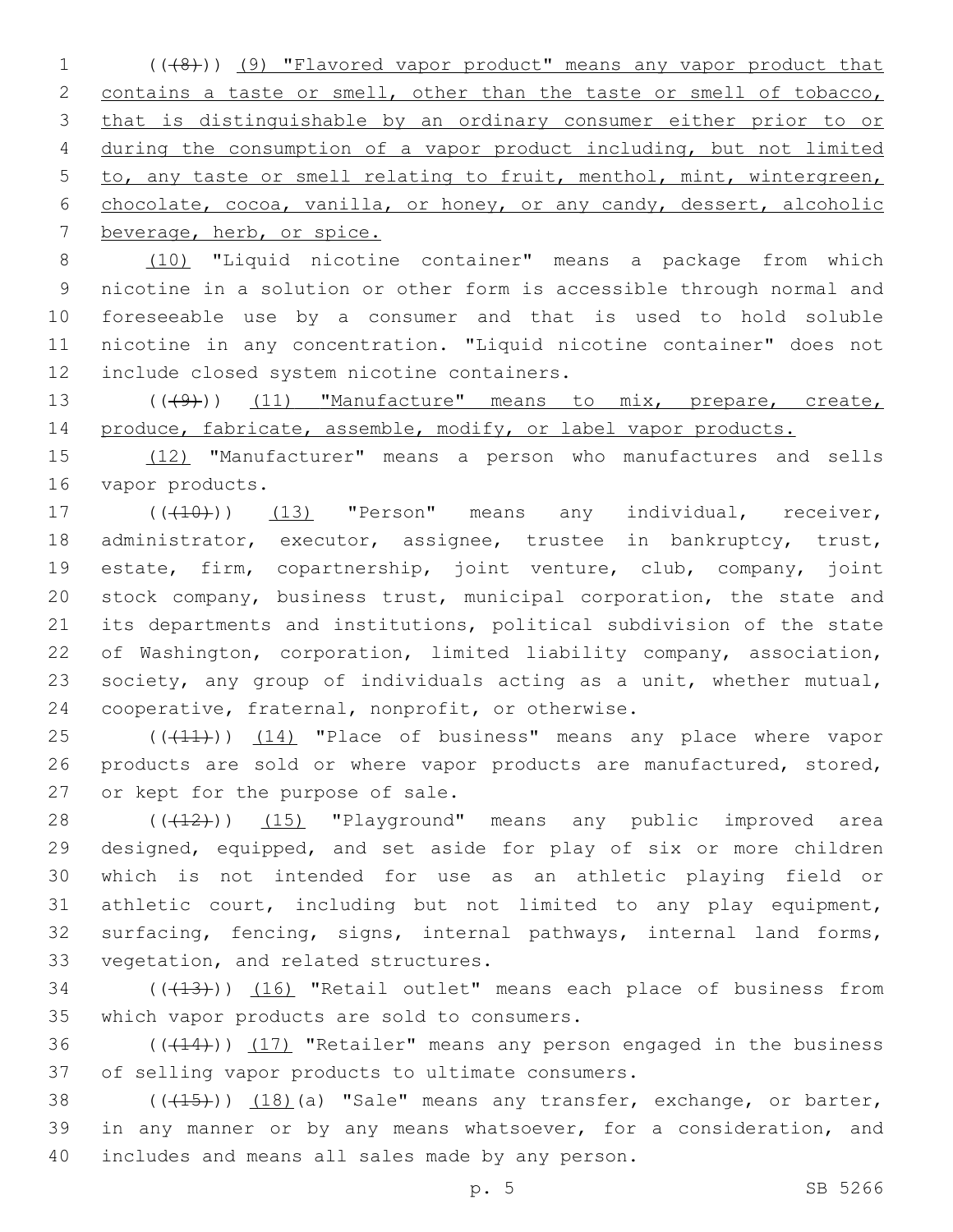(b) The term "sale" includes a gift by a person engaged in the business of selling vapor products, for advertising, promoting, or as 3 a means of evading the provisions of this chapter.

4 (( $(16)$ )) (19) "School" has the same meaning as provided in RCW 5 ((70.140.020)) 70A.320.020.

 $((+17))$   $(20)$  "Self-service display" means a display that contains vapor products and is located in an area that is openly accessible to customers and from which customers can readily access such products without the assistance of a salesperson. A display case that holds vapor products behind locked doors does not constitute a 11 self-service display.

12 (((18))) (21) "Vapor product" means any noncombustible product that may contain nicotine and that employs a heating element, power source, electronic circuit, or other electronic, chemical, or mechanical means, regardless of shape or size, that can be used to produce vapor or aerosol from a solution or other substance.

 (a) "Vapor product" includes any electronic cigarette, electronic cigar, electronic cigarillo, electronic pipe, or similar product or device and any vapor cartridge or other container that may contain nicotine in a solution or other form that is intended to be used with or in an electronic cigarette, electronic cigar, electronic cigarillo, electronic pipe, or similar product or device.

 (b) "Vapor product" does not include any product that meets the definition of marijuana, useable marijuana, marijuana concentrates, marijuana-infused products, cigarette, or tobacco products.

26 (c) For purposes of this subsection  $((+18))$   $(21)$ , "marijuana," "useable marijuana," "marijuana concentrates," and "marijuana-infused products" have the same meaning as provided in RCW 69.50.101.

 **Sec. 4.** RCW 70.345.020 and 2016 sp.s. c 38 s 5 are each amended 30 to read as follows:

 (1) The licenses issuable by the board under this chapter are as follows:32

33 (a) A vapor product retailer's license;

34 (b) A vapor product distributor's license; ((and))

(c) A vapor product manufacturer's license; and

36 (d) A vapor product delivery sale license.

 (2) Application for the licenses must be made through the business licensing system under chapter 19.02 RCW. The board may 39 adopt rules regarding the regulation of the licenses and licensees.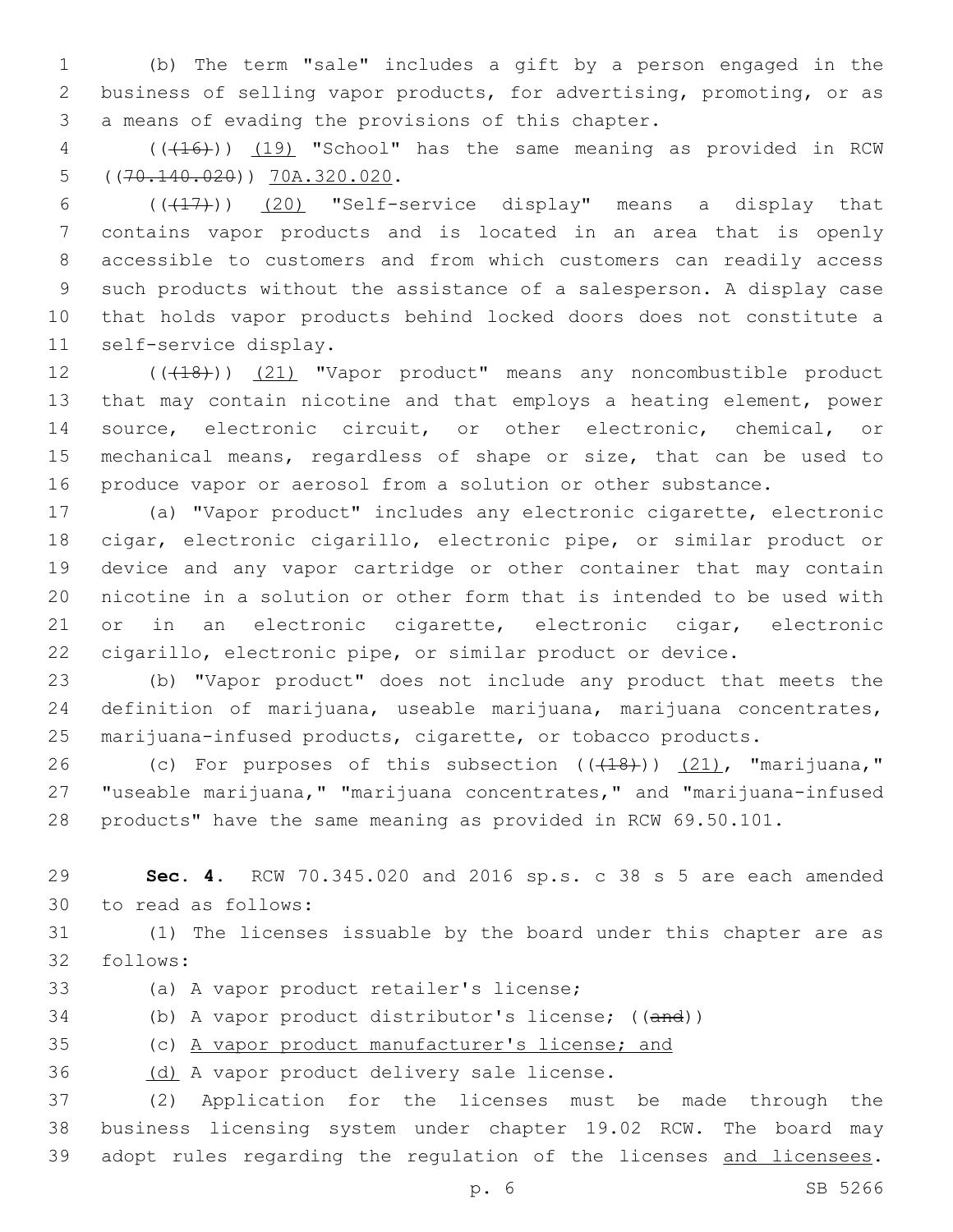The board may refuse to issue any license under this chapter if the board has reasonable cause to believe that the applicant has willfully withheld information requested for the purpose of determining the eligibility of the applicant to receive a license, or if the board has reasonable cause to believe that information submitted in the application is false or misleading or is not made in good faith. In addition, for the purpose of reviewing an application for a manufacturer's license, distributor's license, retailer's license, or delivery seller's license, and for considering the denial, suspension, or revocation of any such license, the board may consider criminal conduct of the applicant, including an administrative violation history record with the board and a criminal history record information check within the previous five years, in any state, tribal, or federal jurisdiction in the United States, its territories, or possessions, and the provisions of RCW 9.95.240 and chapter 9.96A RCW do not apply to such cases. The board may, in its 17 discretion, issue or refuse to issue ((the)) a manufacturer's 18 license, retailer's license, distributor's license, ((and)) or delivery sale license subject to the provisions of RCW 70.155.100.

 (3) The application processes for the retailer license and the 21 distributor license, and any forms used for such processes, must allow the applicant to simultaneously apply for a delivery sale license without requiring the applicant to undergo a separate licensing application process in order to be licensed to conduct delivery sales. However, a delivery sale license obtained in conjunction with a retailer or distributor license under this subsection remains a separate license subject to the delivery sale 28 licensing fee established under this chapter.

 (4) No person may qualify for a manufacturer's license, retailer's license, distributor's license, or delivery sale license under this section without first undergoing a criminal background check. The background check must be performed by the board and must disclose any criminal conduct within the previous five years in any state, tribal, or federal jurisdiction in the United States, its territories, or possessions. If the applicant or licensee also has a license issued under chapter 66.24, 69.50, 82.24, or 82.26 RCW, the background check done under the authority of chapter 66.24, 69.50, 82.24, or 82.26 RCW satisfies the requirements of this subsection.

 (5) Each license issued under this chapter expires on the business license expiration date. The license must be continued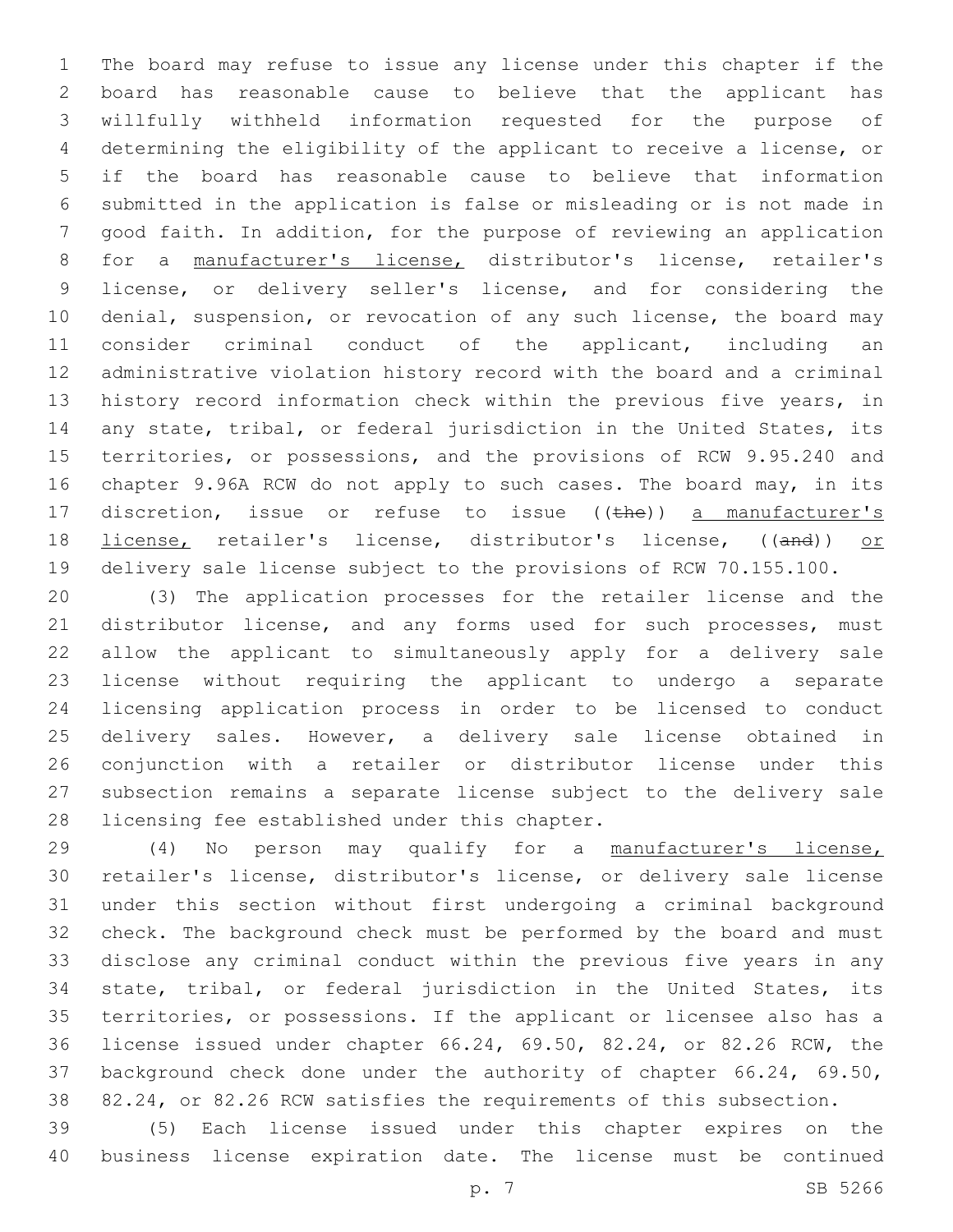annually if the licensee has paid the required fee and complied with all the provisions of this chapter and the rules of the board adopted 3 pursuant to this chapter.

 (6) Each license and any other evidence of the license required under this chapter must be exhibited in each place of business for which it is issued and in the manner required for the display of a 7 business license.

 **Sec. 5.** RCW 70.345.030 and 2019 c 445 s 211 are each amended to 9 read as follows:

 (1)(a) No person may engage in or conduct business as a 11 manufacturer, retailer, distributor, or delivery seller in this state without a valid license issued under this chapter, except as 13 otherwise provided by law. Any person who meets the definition of manufacturer under this chapter must obtain a manufacturer's license 15 under this chapter. Any person who sells vapor products to ultimate consumers by a means other than delivery sales must obtain a retailer's license under this chapter. Any person who meets the definition of distributor under this chapter must obtain a distributor's license under this chapter. Any person who conducts delivery sales of vapor products must obtain a delivery sale license.

 (b) A violation of this subsection is punishable as a class C 22 felony according to chapter 9A.20 RCW.

 (2) No person engaged in or conducting business as a 24 manufacturer, retailer, distributor, or delivery seller in this state may refuse to allow the enforcement officers of the board, on demand, to make full inspection of any place of business or vehicle where any 27 of the vapor products regulated under this chapter are sold, stored, transported, or handled, or otherwise hinder or prevent such inspection. A person who violates this subsection is guilty of a 30 gross misdemeanor.

 (3) Any person licensed under this chapter as a distributor, any person licensed under this chapter as a retailer, and any person licensed under this chapter as a delivery seller may not operate in any other capacity unless the additional appropriate license is first secured, except as otherwise provided by law. A violation of this 36 subsection is a misdemeanor.

 (4) Any person licensed under this chapter as a retailer, distributor, or delivery seller may only sell vapor products obtained directly from: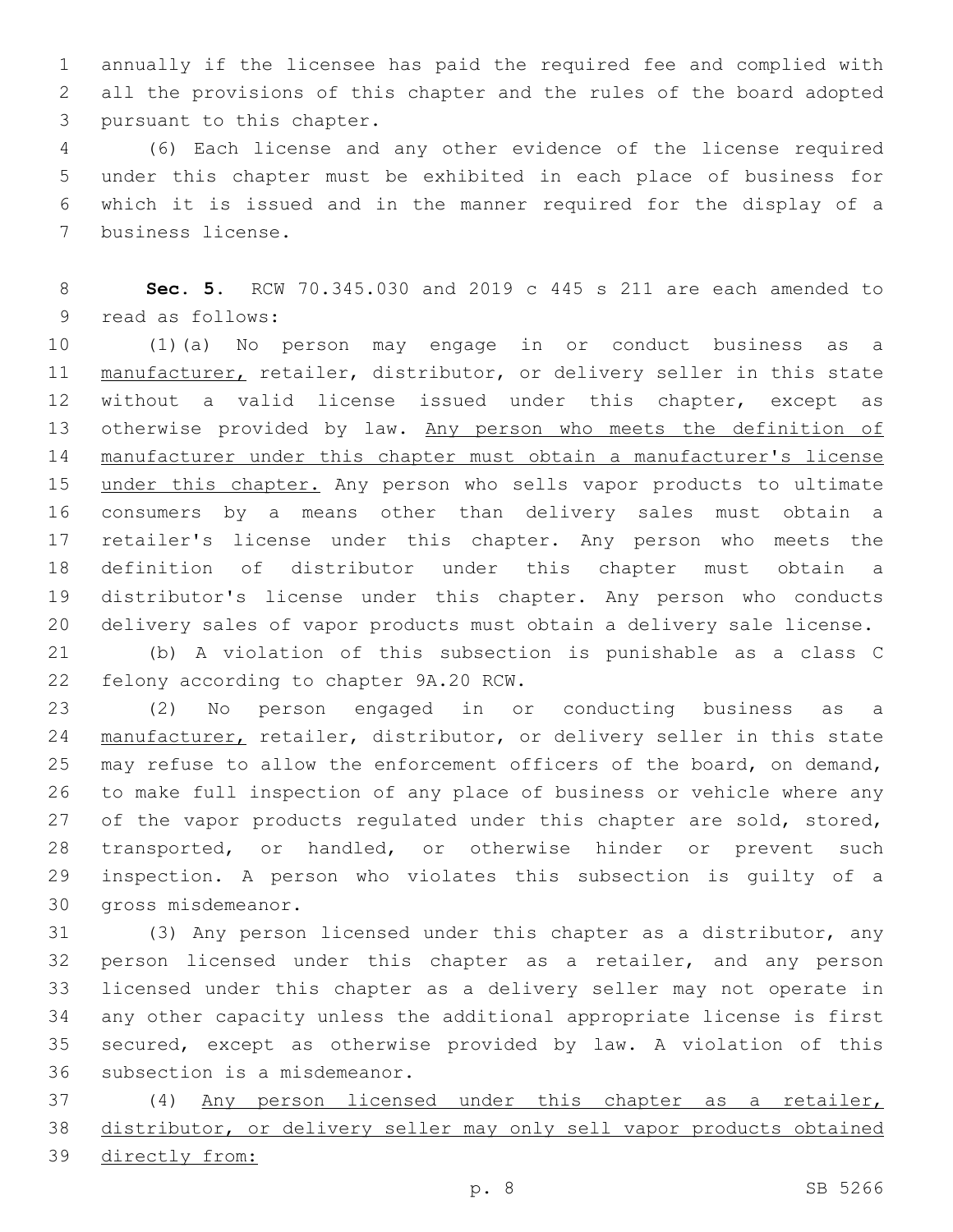(a) A person holding a valid manufacturer's license under this chapter; or

 (b) A person holding a valid distributor's license under this chapter if the distributor obtained the vapor products from a person holding a valid manufacturer's license under this chapter.

 (5) No person engaged in or conducting business as a manufacturer, retailer, distributor, or delivery seller in this state may sell or give, or permit to sell or give, a product that contains any amount of any cannabinoid, synthetic cannabinoid, cathinone, or methcathinone, unless otherwise provided by law. A violation of this 11 subsection  $((44))$  is punishable according to RCW 69.50.401.

12  $((+5+))$  (6) The penalties provided in this section are in addition to any other penalties provided by law for violating the provisions of this chapter or the rules adopted under this chapter.

 **Sec. 6.** RCW 70.345.060 and 2016 sp.s. c 38 s 10 are each amended 16 to read as follows:

17 (1) A fee of ((two hundred fifty dollars)) \$250, in addition to 18 any fee that may be applicable under subsection (2) of this section, must accompany each vapor product delivery sale license application or license renewal application under RCW 70.345.020.

 (2) The board may establish an additional fee of up to \$250 to accompany each vapor product delivery sale license application or license renewal application under RCW 70.345.020. In accordance with 24 RCW 70.155.120, the moneys from this additional fee must be available to the board to hire staff for enforcement of laws and rules applicable to internet and other delivery sales of vapor products, 27 including with respect to sales to persons under age 21 and collection of the vapor product tax.

 **Sec. 7.** RCW 70.345.090 and 2019 c 445 s 212 are each amended to 30 read as follows:

 (1) No person may conduct a delivery sale or otherwise ship or transport, or cause to be shipped or transported, any vapor product ordered or purchased by mail or through the internet to any person unless such seller has a valid delivery sale license as required under this chapter and unless the vapor product was manufactured by a person holding a valid manufacturer's license issued by the board 37 under this chapter.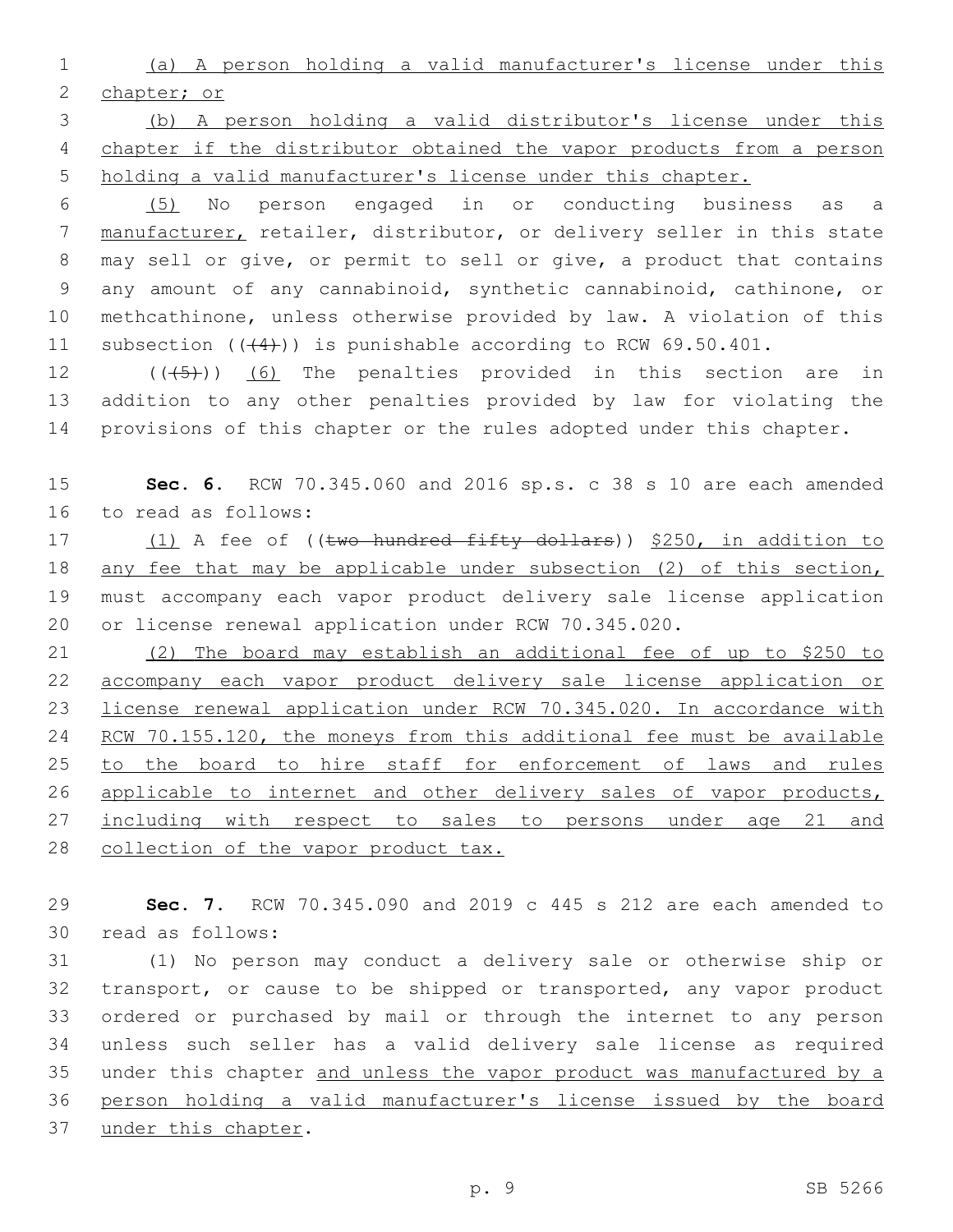(2) No person may conduct a delivery sale or otherwise ship or transport, or cause to be shipped or transported, any vapor product ordered or purchased by mail or through the internet to any person under the minimum age required for the legal sale of vapor products 5 as provided under RCW 70.345.140.

 (3)(a) A delivery sale licensee must provide notice on its mail order or internet sales forms of the minimum age required for the legal sale of vapor products in Washington state as provided by RCW 70.345.140.9

 (b) For delivery sales of vapor products that are closed system nicotine containers, a delivery sale licensee may not sell or deliver more than a total of 16 individual cartridges of vapor product to an individual customer per month.

 (4)(a) A delivery sale licensee must not accept a purchase or 15 order from any person without first ((obtaining)) verifying the person is 21 years of age or older and complying with this section. 17 The licensee shall attempt to match the full name, birthdate, and 18 residential address of that person and ((verifying)) verify this information through an independently operated third-party database or aggregate of databases, which includes data from government sources, that are regularly used by government and businesses for the purpose of age and identity verification and authentication.

 (b) If the licensee is unable to verify the person is 21 years of age or older under (a) of this subsection, the licensee must require 25 the person to submit an age verification kit consisting of an 26 attestation signed by the person that they are 21 years of age or older and a copy of a valid form of government identification. For 28 purposes of this subsection, a valid form of government identification includes the officially issued forms of identification listed in RCW 70.345.120 (1)(a) through (f). If the person submits an age verification kit and the licensee is still unable to verify the 32 person is age 21 years or older, the licensee may not proceed with the transaction and may not allow the person to submit more than one age verification kit.

 (5)(a) A delivery sale licensee must accept payment only through a credit or debit card issued in the purchaser's own name. The licensee must verify that the card is issued to the same person identified through identity and age verification procedures in subsection (4) of this section. The licensee shall also verify the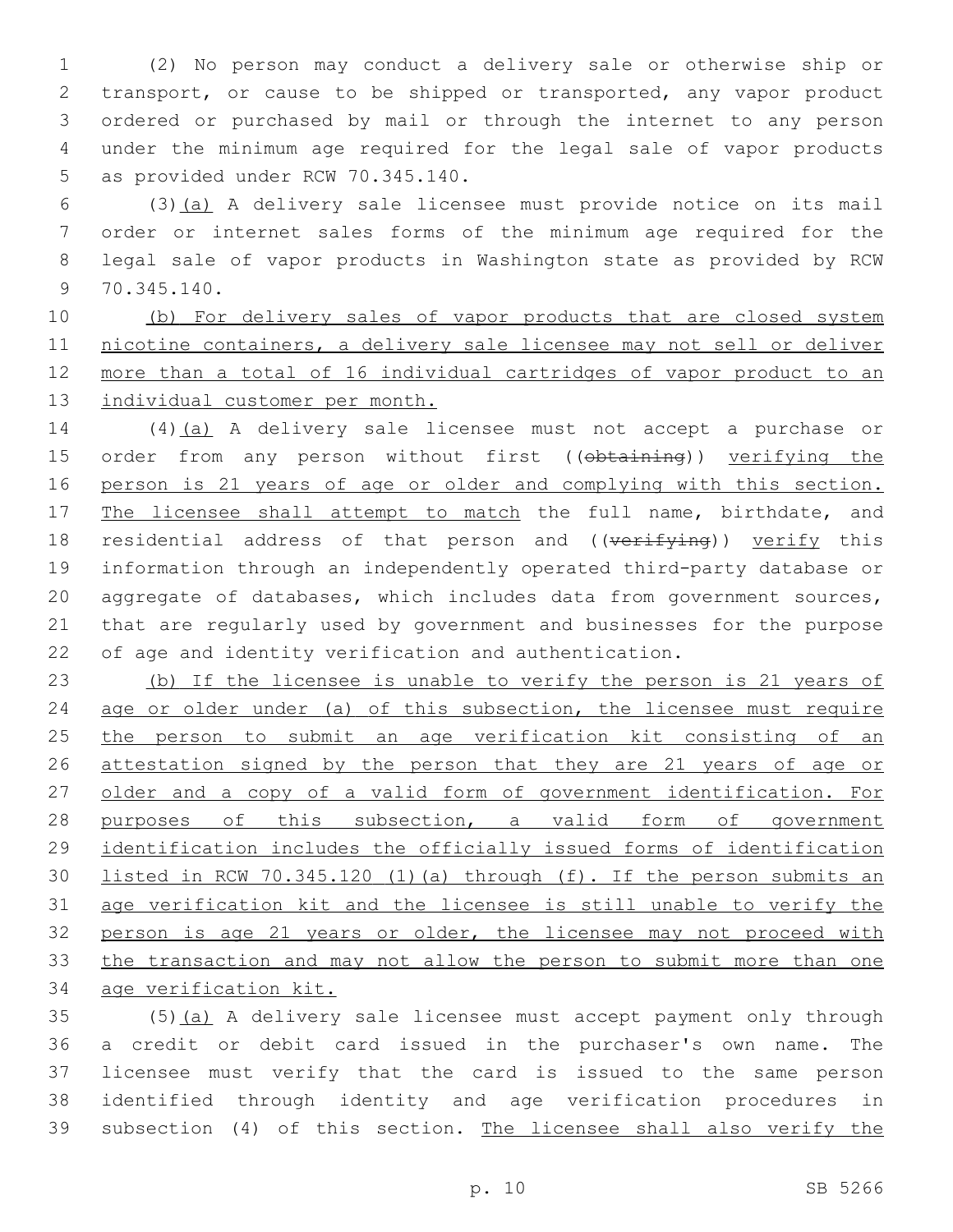billing address on the credit or debit card offered for payment by 2 the person matches the address listed in the database.

 (b) The licensee shall submit to each credit card acquiring company with which it has credit card sales identification information in an appropriate form and format so that the words "vapor product" may be printed in the purchaser's credit card statement when a purchase of a vapor product is made by credit card payment.

 (6)(a) Before a delivery sale licensee delivers an initial 10 purchase to any person, the licensee must verify the identity and delivery address of the purchaser by mailing or shipping to the purchaser a notice of sale and certification form confirming that the 13 addressee is in fact the person placing the order. The purchaser must return the signed certification form to the licensee before the initial shipment of product. Certification forms are not required for repeat customers. In the alternative, before a seller delivers an initial purchase to any person, the seller must first obtain from the prospective customer an electronic certification, such as by email, that includes a declaration that, at a minimum, the prospective customer is over the minimum age required for the legal sale of a vapor product, and the credit or debit card used for payment has been 22 issued in the purchaser's name.

23 (b) Upon accepting an order for vapor products, but before 24 shipping the vapor products, a delivery sale licensee must make a 25 telephone call after 5:00 p.m. to the purchaser confirming the order. The telephone call may be a person-to-person call or a recorded message. The licensee is not required to speak directly with a person and may leave a message on an answering machine or by voice mail.

 (7)(a) A delivery sale licensee must include on shipping documents a clear and conspicuous statement which includes, at a minimum, that the package contains vapor products manufactured under 32 a license issued by the board, Washington law prohibits sales to those under the minimum age established by this chapter, and violations may result in sanctions to both the licensee and the purchaser. Vapor products must be delivered only in a container that is conspicuously labeled with the words: "CONTAINS VAPOR PRODUCTS: SIGNATURE OF PERSON 21 YEARS OF AGE OR OLDER REQUIRED FOR DELIVERY."

 (b) A delivery sale licensee must deliver the vapor products to the purchaser's verified billing address on the credit or debit card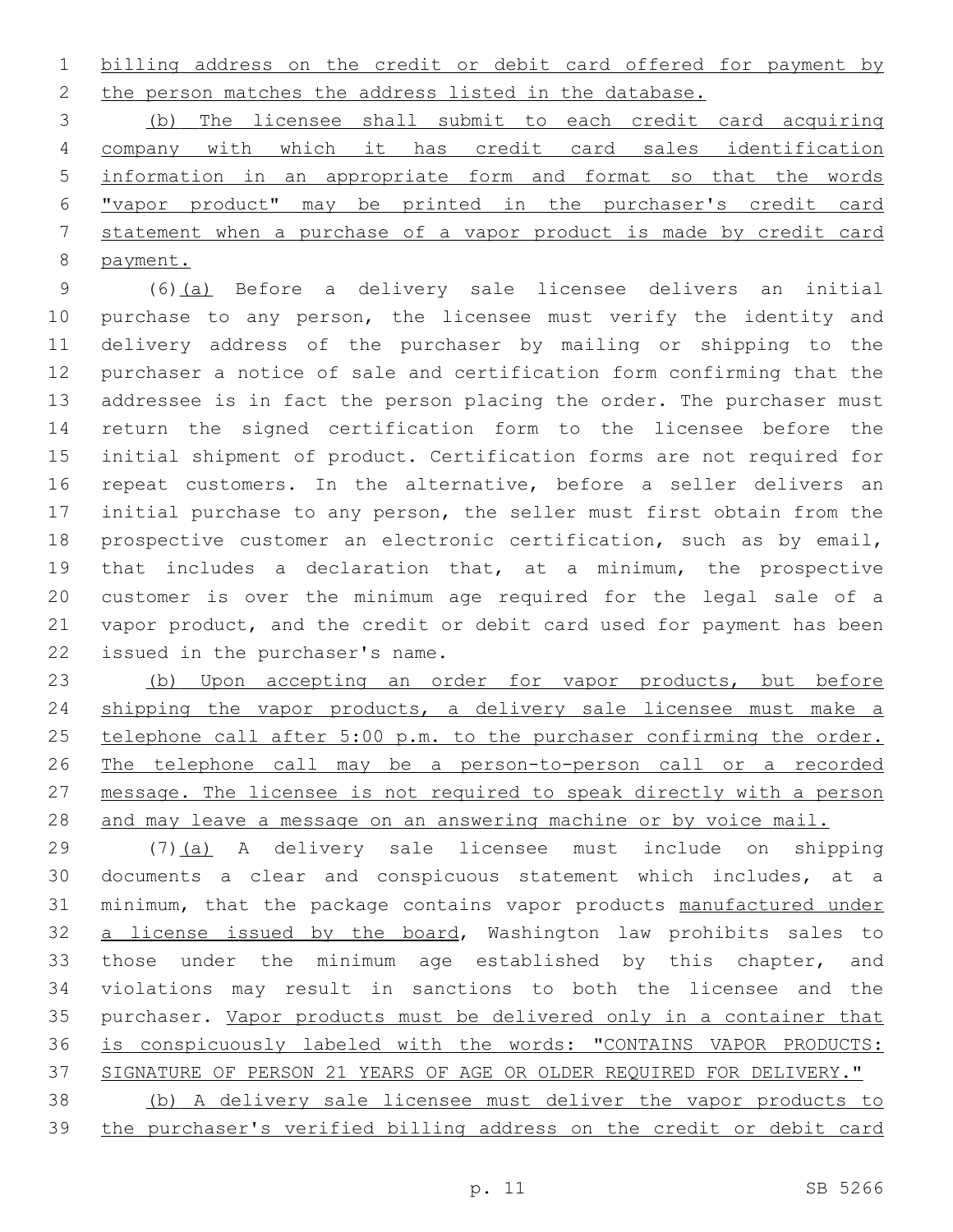used for payment. A delivery of vapor products may not be made to a 2 post office box.

 (c) Upon the delivery of the vapor product to the purchaser's address, the licensee must obtain the signature of a person 21 years of age or older before completing the delivery.

 (8) For purposes of the enforcement of this section, the acts of the United States postal service or other common carrier when engaged in the business of transporting and delivering packages for others 9 are not unlawful and are not subject to civil or criminal penalties.

10 (9) For purposes of this ((subsection (8) [this section])) 11 section, "vapor products" has the same meaning as provided in RCW 12 82.25.005.

13  $((+9+))$   $(10)$  A person who knowingly violates this section is guilty of a class C felony, except that the maximum fine that may be 15 imposed is five thousand dollars.

16 (((10))) (11) In addition to or in lieu of any other civil or criminal remedy provided by law, a person who has violated this section is subject to a civil penalty of up to five thousand dollars for each violation. The attorney general, acting in the name of the state, may seek recovery of the penalty in a civil action in superior 21 court.

22  $((+11))$  (12) The attorney general may seek an injunction in superior court to restrain a threatened or actual violation of this section and to compel compliance with this section.

 ( $(\overline{+12})$ )  $(13)$  Any violation of this section is not reasonable in relation to the development and preservation of business and is an unfair and deceptive act or practice and an unfair method of competition in the conduct of trade or commerce in violation of RCW 19.86.020. Standing to bring an action to enforce RCW 19.86.020 for violation of this section lies solely with the attorney general. Remedies provided by chapter 19.86 RCW are cumulative and not 32 exclusive.

 $((+13))$   $(14)$  (a) In any action brought under this section, the state is entitled to recover, in addition to other relief, the costs 35 of investigation, enforcement actions by the board, expert witness fees, costs of the action, and reasonable attorneys' fees.

 (b) If a court determines that a person has violated this section, the court shall order any profits, gain, gross receipts, or other benefit from the violation to be disgorged and paid to the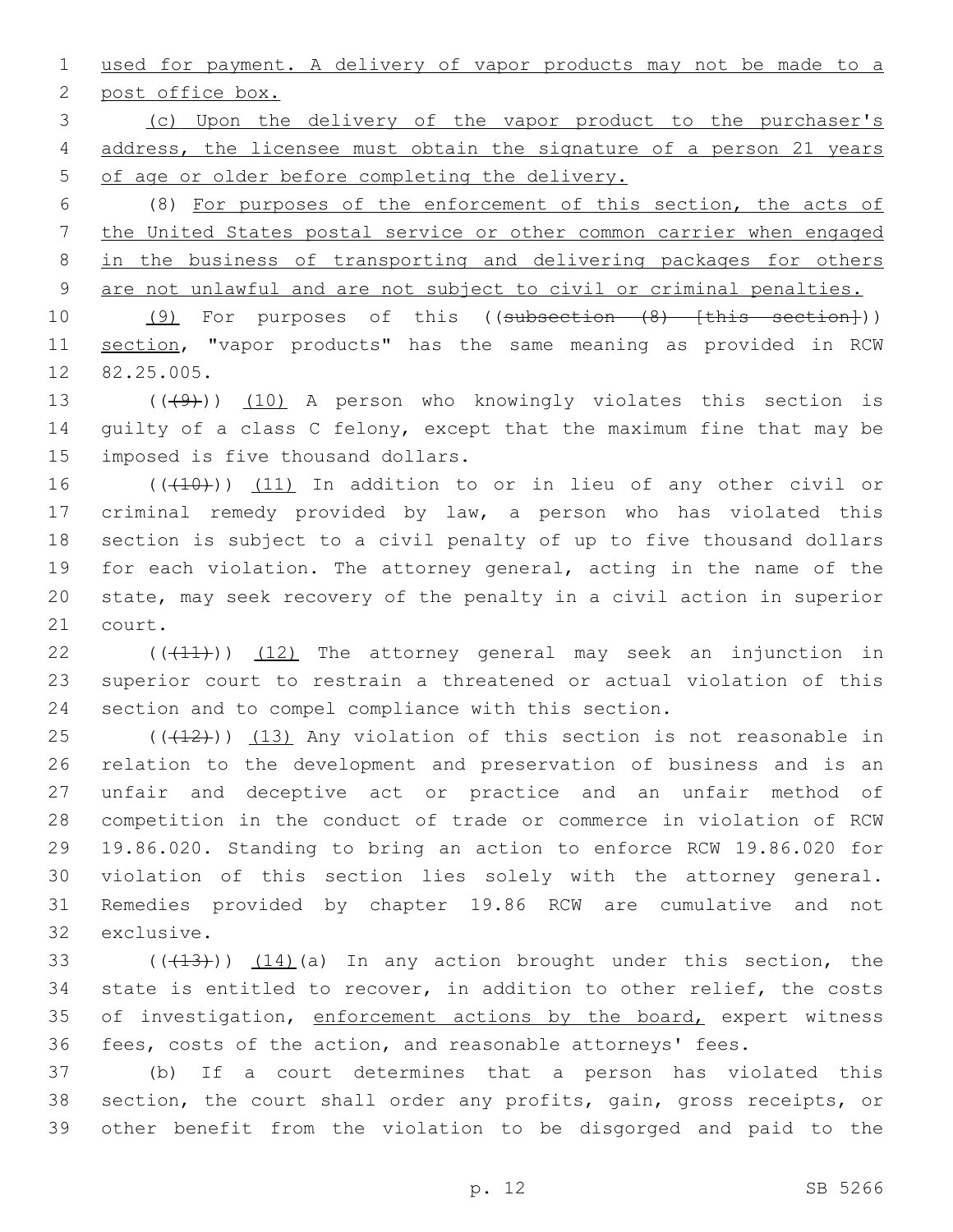1 state treasurer for deposit in the ((general fund)) foundational 2 public health services account created in RCW 82.25.015.

3 (c) Monetary penalties imposed under this section must be 4 deposited in the foundational public health services account created 5 in RCW 82.25.015.

6  $((+14))$   $(15)$  Unless otherwise expressly provided, the penalties 7 or remedies, or both, under this section are in addition to any other 8 penalties and remedies available under any other law of this state.

9 (( $(15)$ )) (16) A licensee who violates this section is subject to 10 license suspension or revocation by the board.

11 (((416))) (17) The board may adopt by rule additional requirements 12 for mail or internet sales.

13 (( $(17)$ )) (18) The board must not adopt rules prohibiting internet 14 sales.

15 **Sec. 8.** RCW 70.345.160 and 2016 sp.s. c 38 s 24 are each amended 16 to read as follows:

17 (1) The board ((must have)) may, in addition to the board's other 18 powers and authorities, ((the authority to)) enforce the provisions 19 of this chapter.

20 (2) The board and the board's authorized agents or employees have 21 full power and authority to enter any place of business where vapor 22 products are sold or manufactured for the purpose of enforcing the 23 provisions of this chapter.

24 (3) ((For the purpose of enforcing the provisions of this 25 chapter, a peace officer or enforcement officer of the board who has 26 reasonable grounds to believe a person observed by the officer 27 purchasing, attempting to purchase, or in possession of vapor 28 products is under eighteen years of age, may detain such person for a 29 reasonable period of time and in such a reasonable manner as is 30 necessary to determine the person's true identity and date of birth. 31 Further, vapor products possessed by persons under eighteen years of 32 age are considered contraband and may be seized by a peace officer or 33 enforcement officer of the board.)) For the purpose of investigating 34 the illegal sale of vapor products, a local health officer or 35 enforcement officer of the board:

36 (a) Who has reasonable grounds to believe an illegal sale to a 37 person under 21 years of age has occurred, may seize the vapor 38 products believed to be sold illegally to a person under 21 years of

39 age.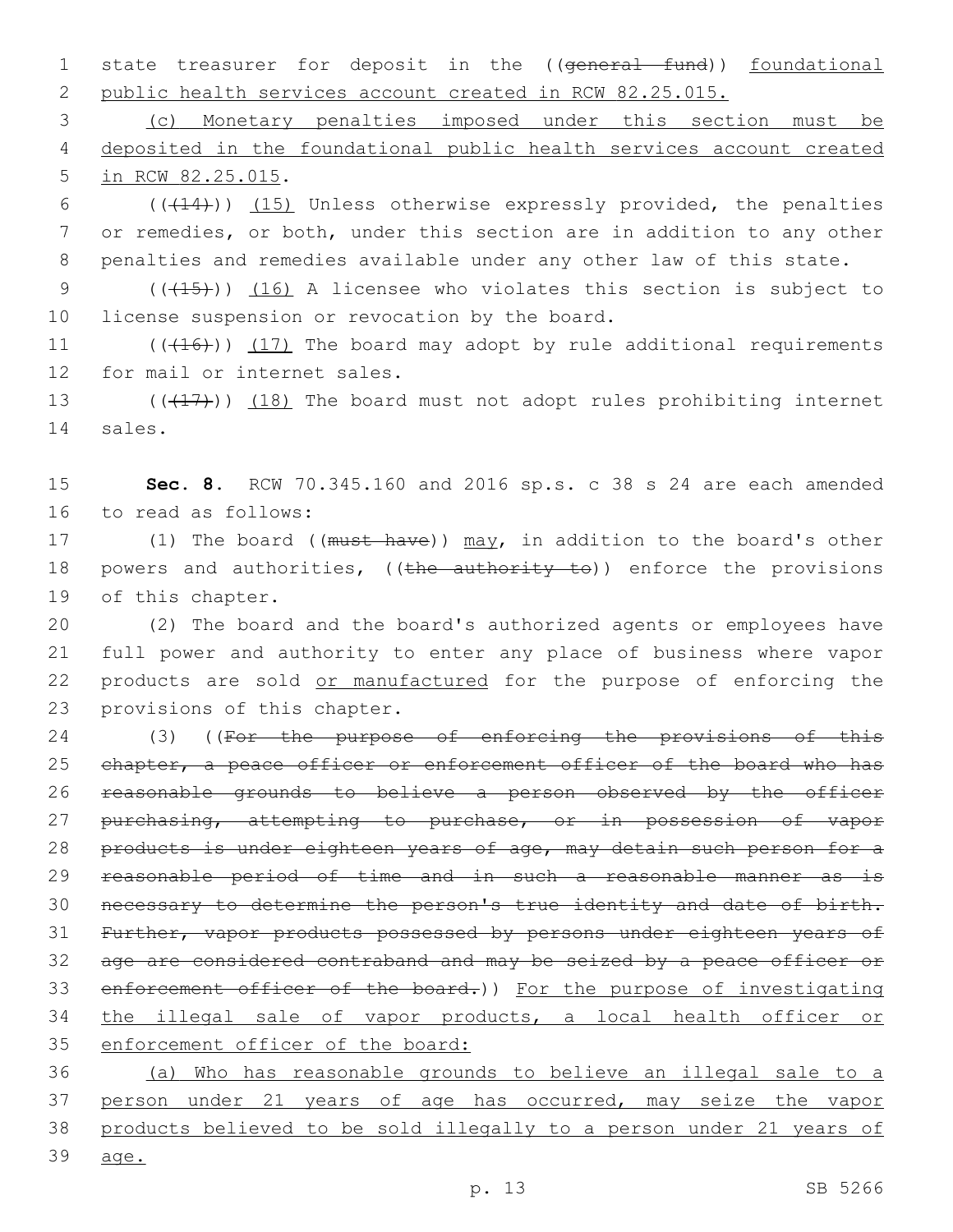(b) Who has reasonable grounds to believe a person observed by 2 the officer purchasing, attempting to purchase, or in possession of vapor products is under 18 years of age, may detain such person for a reasonable period of time and in such a reasonable manner as is necessary to determine the person's true identity and date of birth.

6 (4) The board may work with local county health departments or 7 districts and local law enforcement agencies to conduct random, 8 unannounced, inspections to assure compliance.

9 (5) Upon a determination by the secretary of health or a local 10 health jurisdiction that a vapor product ((may be injurious to human 11 health or poses a significant risk to public health:

12 (a) The board, in consultation with the department of health and 13 <del>local county health jurisdictions, may cause a vapor product</del> 14 substance or solution sample, purchased or obtained from any vapor 15 product retailer, distributor, or delivery sale licensee, to be 16 analyzed by an analyst appointed or designated by the board;

17 (b) If the analyzed vapor product contains an ingredient, 18 substance, or solution present in quantities injurious to human 19 health or posing a significant risk to public health, as determined 20 by the secretary of health or a local health jurisdiction, the board 21 may suspend the license of the retailer or delivery sale licensee 22 unless the retailer or delivery sale licensee agrees to remove the 23 product from sales; and

24 (c) If upon a finding from the secretary of health or local 25 health jurisdiction that the vapor product poses an injurious risk to 26 public health or significant public health risk, the retailer or 27 delivery sale licensee does not remove the product from sale, the 28 secretary of health or local health officer may file for an 29 injunction in superior court prohibiting the sale or distribution of 30 that specific vapor product substance or solution.

31 (6) Nothing in subsection (5) of this section permits a total ban 32 on the sale or use of vapor products)), vapor product constituent, 33 emitted constituent, or vapor product component may be injurious to 34 human health or poses a significant risk to public health, the board 35 may:

36 (a) Restrict the sale of any such vapor product or any vapor 37 product containing such a constituent or component; or

38 (b) Require vapor product retailers to make a written point-of-39 sale warning disclosure to consumers with respect to such a vapor 40 product, a type of vapor product, or such a vapor constituent or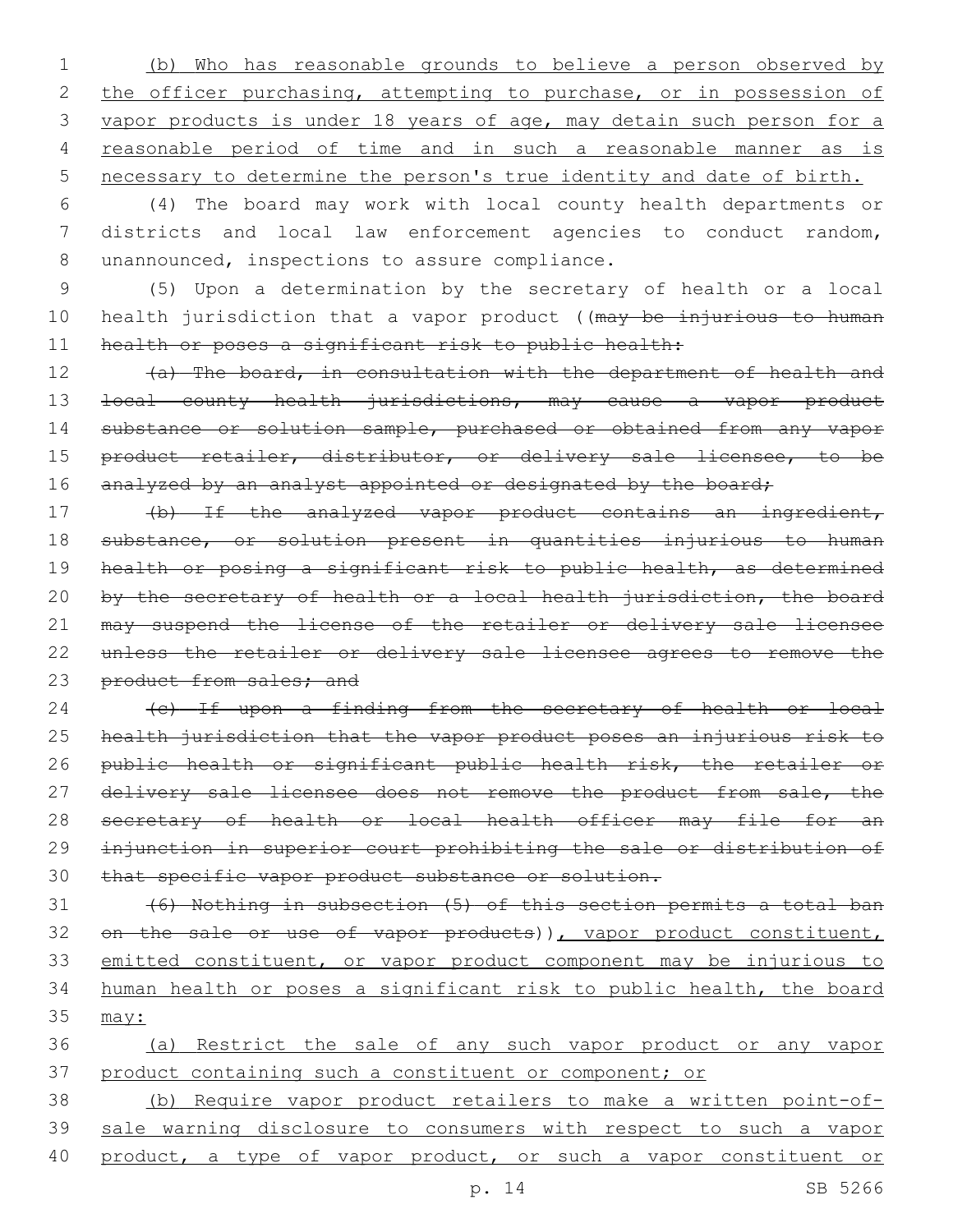component, in a format, style, and manner determined by the secretary 2 of health.

 (6)(a) Nothing in this section permits a permanent ban on the sale or use of all vapor products.

 (b) Nothing in this section requires a person in this state to be actually injured or ill before the secretary of health may take action authorized under this section.

 (7) The board may seize any vapor products sold, offered for 9 sale, or possessed in violation of this chapter.

 **Sec. 9.** RCW 70.345.170 and 2016 sp.s. c 38 s 11 are each amended 11 to read as follows:

 (1) The board, or its enforcement officers, has the authority to 13 enforce provisions of this chapter.

14 (2) The board may revoke or suspend a manufacturer's retailer's, distributor's, or delivery seller's license issued under this chapter upon sufficient cause showing a violation of this chapter.

 (3) A license may not be suspended or revoked except upon notice to the licensee and after a hearing as prescribed by the board.

 (4) Any retailer's licenses issued under chapter 82.24 or 82.26 RCW to a person whose vapor product retailer's license or licenses have been suspended or revoked for violating RCW 26.28.080 must also be suspended or revoked during the period of suspension or revocation 23 under this section.

 (5) Any person whose license or licenses have been revoked under this section may reapply to the board at the expiration of two years of the license or licenses, unless the license was revoked pursuant to RCW 70.345.180(2)(e). The license or licenses may be approved by the board if it appears to the satisfaction of the board that the licensee will comply with the provisions of this chapter.

 (6) A person whose license has been suspended or revoked may not sell vapor products or permit vapor products to be sold during the period of suspension or revocation on the premises occupied by the person or upon other premises controlled by the person or others or 34 in any other manner or form.

 (7) Any determination and order by the board, and any order of suspension or revocation by the board of the license or licenses issued under this chapter, or refusal to reinstate a license or licenses after revocation is reviewable by an appeal to the superior court of Thurston county. The superior court must review the order or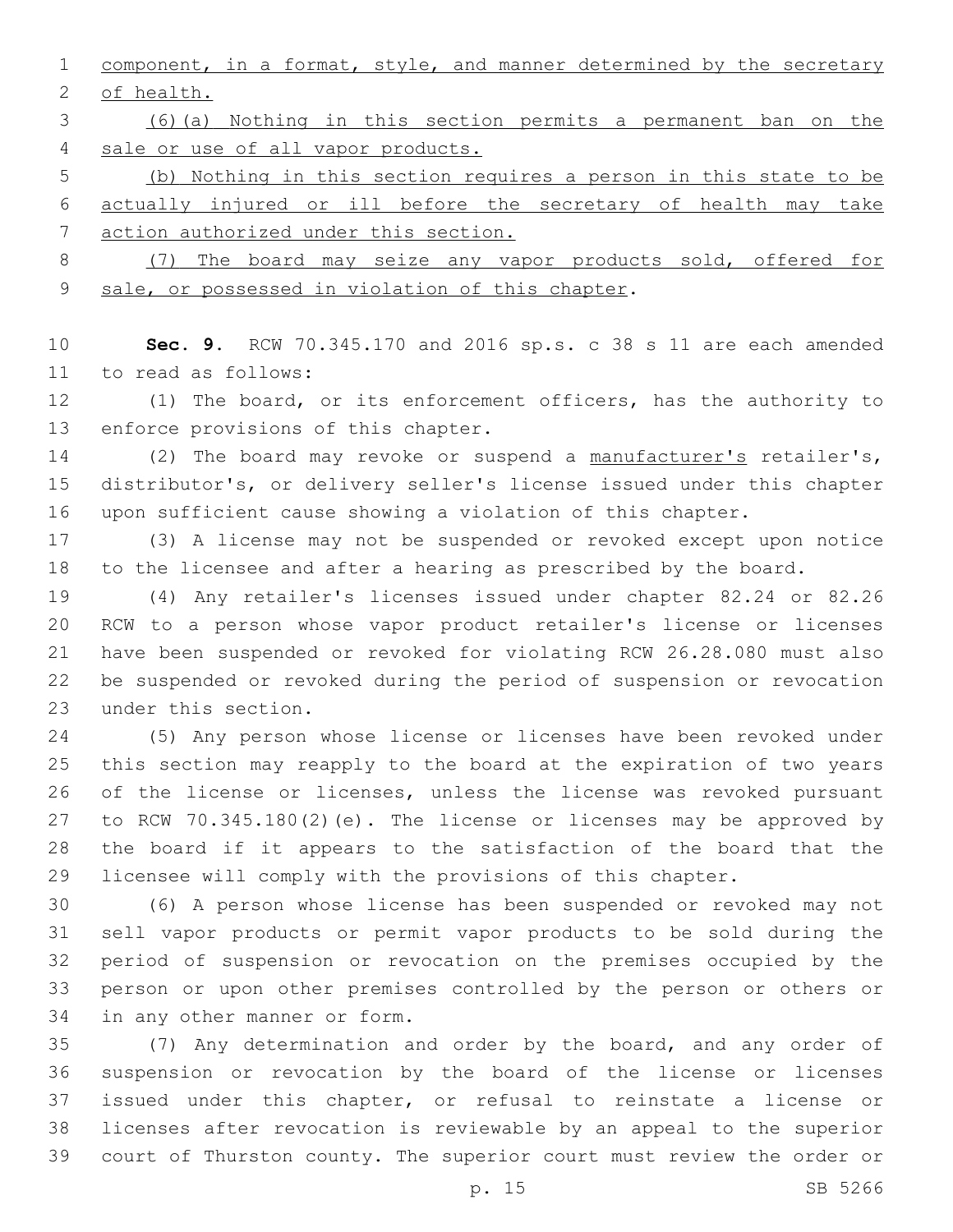ruling of the board and may hear the matter de novo, having due regard to the provisions of this chapter and the duties imposed upon 3 the board.

 (8) If the board makes an initial decision to deny a license or renewal, or suspend or revoke a license, the applicant may request a hearing subject to the applicable provisions under Title 34 RCW.

 **Sec. 10.** RCW 70.345.180 and 2016 sp.s. c 38 s 22 are each 8 amended to read as follows:

 (1) The board may impose a monetary penalty as set forth in subsection (2) of this section, if the board finds that the licensee has violated RCW 26.28.080 or any other provision of this chapter.

 (2) Subject to subsection (3) of this section, the sanctions that the board may impose against a person licensed under this chapter based upon one or more findings under subsection (1) of this section 15 may not exceed the following:

 (a) A monetary penalty of two hundred dollars for the first 17 violation within any three-year period;

 (b) A monetary penalty of six hundred dollars for the second 19 violation within any three-year period;

 (c) A monetary penalty of two thousand dollars for the third violation within any three-year period and suspension of the license for a period of six months for the third violation of RCW 26.28.080 23 within any three-year period;

 (d) A monetary penalty of three thousand dollars for the fourth or subsequent violation within any three-year period and suspension of the license for a period of twelve months for the fourth violation 27 of RCW 26.28.080 within any three-year period;

 (e) Revocation of the license with no possibility of reinstatement for a period of five years for the fifth or more 30 violation within any three-year period.

 (3) If the board finds that a person licensed under this chapter and chapter 82.24 or 82.26 RCW has violated RCW 26.28.080, each subsequent violation of either of the person's licenses counts as an additional violation within that three-year period.

 (4) Any retailer's licenses issued under chapter 82.24 or 82.26 RCW to a person whose vapor product retailer's license or licenses have been suspended or revoked for violating RCW 26.28.080 must also be suspended or revoked during the period of suspension or revocation under this section.39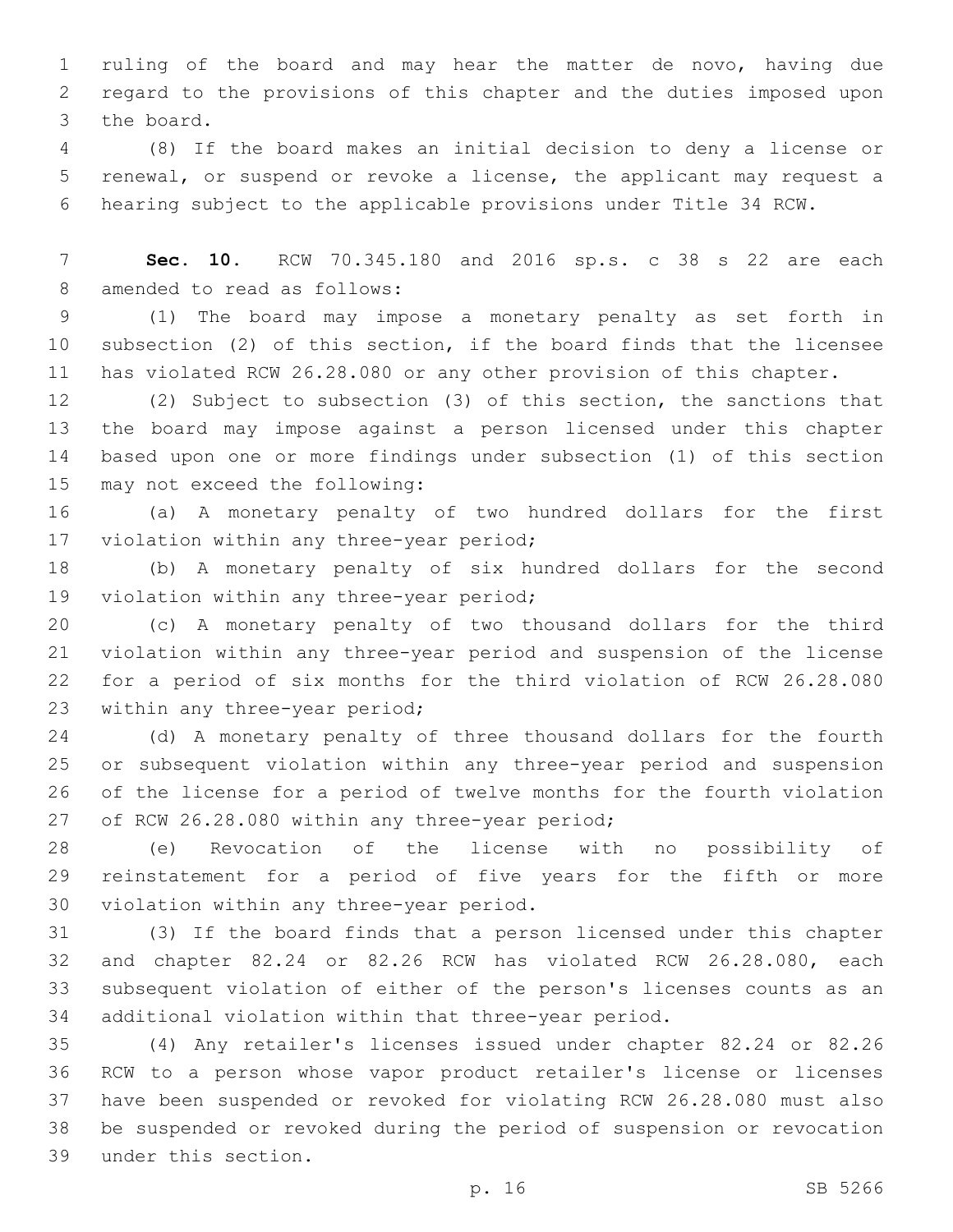(5) The board may impose a monetary penalty upon any person other than a licensed retailer if the board finds that the person has 3 violated RCW 26.28.080.

 (6) The monetary penalty that the board may impose based upon one or more findings under subsection (5) of this section may not exceed fifty dollars for the first violation and one hundred dollars for 7 each subsequent violation.

 (7) The board may develop and offer a class for retail clerks and use this class in lieu of a monetary penalty for the clerk's first 10 violation.

 (8) The board may issue a cease and desist order to any person 12 who is found by the board to have violated or ((intending [intends])) 13 intends to violate the provisions of this chapter or RCW 26.28.080, requiring such person to cease specified conduct that is in violation. The issuance of a cease and desist order does not preclude the imposition of other sanctions authorized by this statute or any 17 other provision of law.

 (9) The board may seek injunctive relief to enforce the provisions of RCW 26.28.080 or this chapter. The board may initiate legal action to collect civil penalties imposed under this chapter if the same have not been paid within thirty days after imposition of such penalties. In any action filed by the board under this chapter, the court may, in addition to any other relief, award the board 24 reasonable attorneys' fees and costs.

 (10) All proceedings under subsections (1) through (8) of this section must be conducted in accordance with chapter 34.05 RCW.

 (11) The board may reduce or waive either the penalties or the suspension or revocation of a license, or both, as set forth in this chapter where the elements of proof are inadequate or where there are mitigating circumstances. Mitigating circumstances may include, but are not limited to, an exercise of due diligence by a retailer. Further, the board may exceed penalties set forth in this chapter 33 based on aggravating circumstances.

 (12) The attorney general has primary jurisdiction over the board's actions under this section and may seek recovery of penalties in a civil or criminal action in superior court before a local prosecutor decline to file an action.

 **Sec. 11.** RCW 70.345.190 and 2016 sp.s. c 38 s 25 are each 39 amended to read as follows: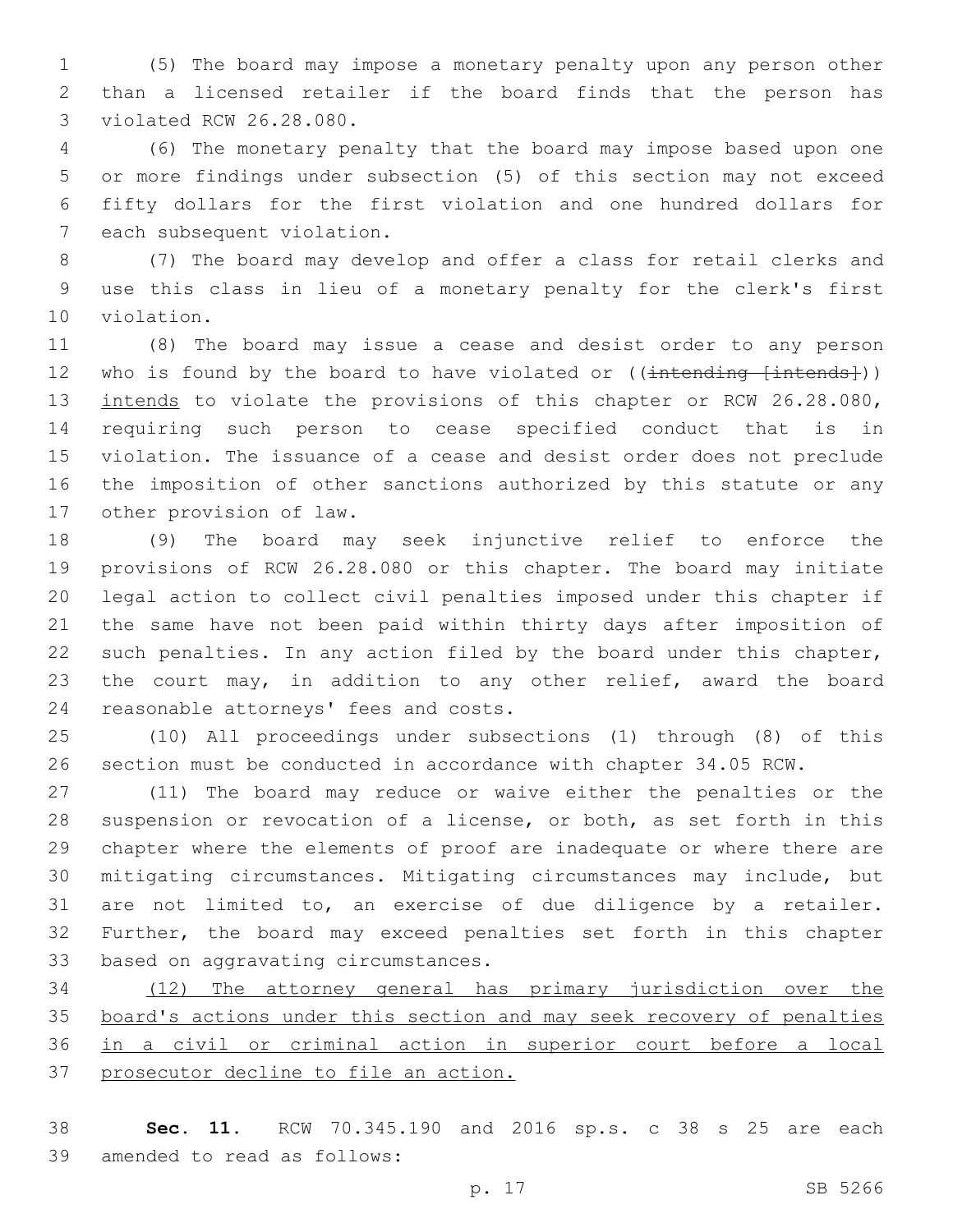((All)) Except as provided in RCW 70.345.090 and 70.345.180, all license fees collected and funds collected by the board from the imposition of monetary penalties pursuant to this chapter must be deposited into the youth tobacco and vapor products prevention 5 account created in RCW 70.155.120.

 NEW SECTION. **Sec. 12.** A new section is added to chapter 70.345 7 RCW to read as follows:

 A fee of \$250 must accompany each vapor product manufacturer's license application and license renewal application under RCW 10 70.345.020.

 NEW SECTION. **Sec. 13.** A new section is added to chapter 70.345 12 RCW to read as follows:

 A vapor product may not be sold or offered for sale if the product has nicotine salts or other ingredients that result in nicotine concentrations that exceed any of the following comparative 16 levels of nicotine:

(1) Twenty milligrams of nicotine per milliliter of liquid;

 (2) Nicotine that is equivalent to two percent of the total 19 volume of the liquid; or

(3) Twenty thousand parts per million of nicotine in the liquid.

 NEW SECTION. **Sec. 14.** A new section is added to chapter 70.345 22 RCW to read as follows:

 (1) Licensed vapor product distributors and manufacturers who sell vapor products in this state must submit under oath to the department of health a complete list of all constituent substances and the amounts and sources thereof in each vapor product offered for sale, distributed, or manufactured in the state, including all:

(a) Additives;28

- 29 (b) Thickening agents;
- (c) Preservatives;30
- 31 (d) Compounds;
- 32 (e) Nicotine content; and

 (f) Any other substance used in the production and processing of 34 each vapor product.

 (2) Disclosures must be completed for every vapor product constituent substance, regardless of whether such a constituent substance is an original constituent present in each vapor product,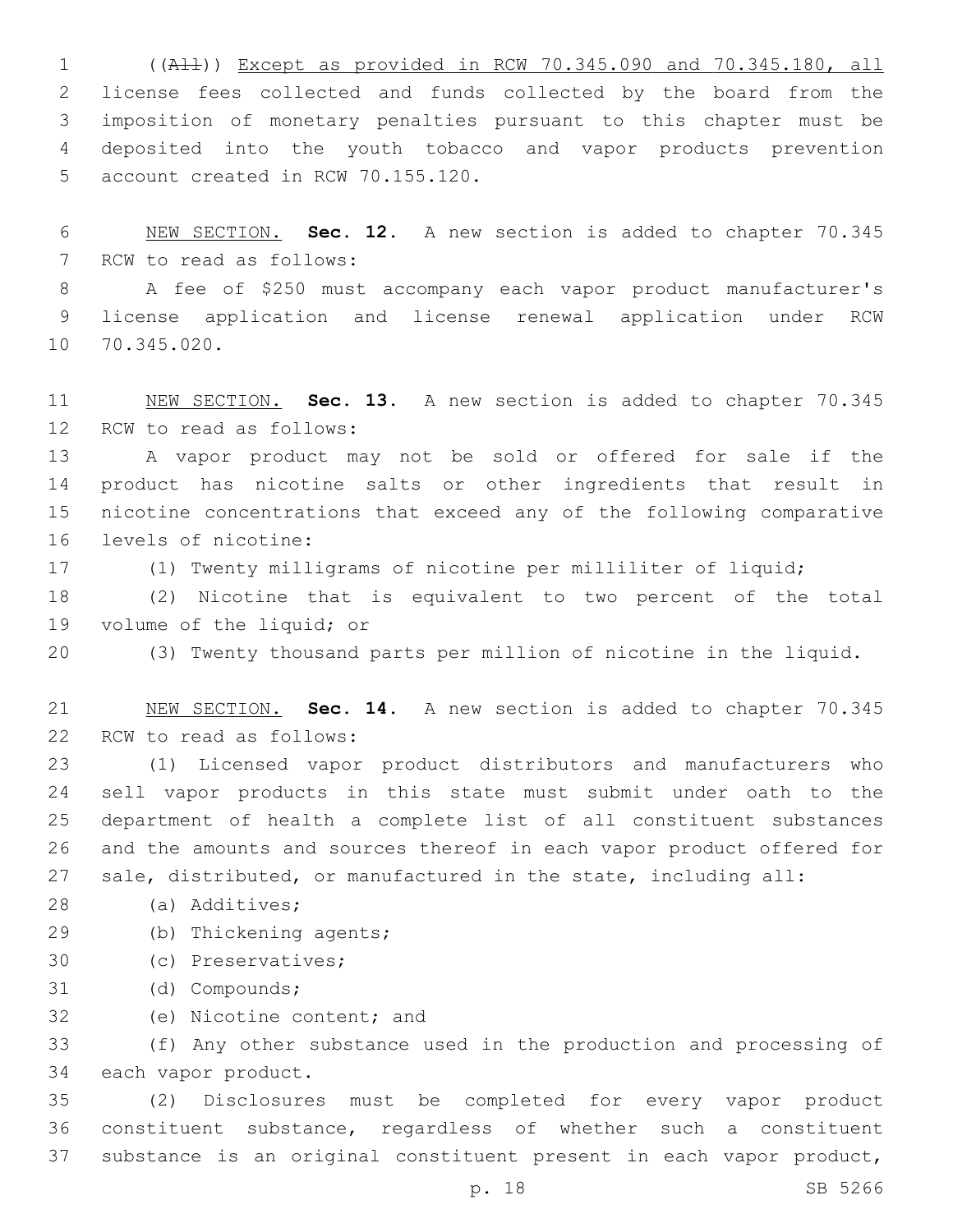emitted during the use of the vapor product, or it is reasonably foreseeable that it will be present in the vapor product during the product's expected presale shelf life, or will develop in a vapor product after purchase without any action taken by the consumer. All disclosures must include the amounts and sources of each constituent substance. Constituent substance disclosures must be accompanied by a signed declaration under penalty of perjury certifying the completeness and accuracy of the information provided.

 (3) No vapor product shall be sold, offered for sale, distributed, or manufactured in this state unless a constituent disclosure has been submitted to the department of health in a manner 12 determined by the department.

 (4) The board and department of health may use constituent disclosures for the purposes of enforcement, investigation, research, and public information, and for any other matter intended to protect 16 the public health.

 (5) The department of health may adopt rules to implement the 18 provisions of this section.

 NEW SECTION. **Sec. 15.** A new section is added to chapter 70.345 20 RCW to read as follows:

 (1) A retailer, manufacturer, delivery seller, or distributor licensed under this chapter may not sell, offer for sale, or possess with the intent to sell or offer for sale flavored vapor products, or any product that he or she knows or reasonably should know will be used with or in a vapor product to create a flavored vapor product.

 (2) This section applies to all persons who sell vapor products 27 in this state including, but not limited to, cigarette and tobacco product retailers, vapor product retailers, manufacturers, delivery sellers, and distributors licensed under this chapter.

 (3) There is a rebuttable presumption that a vapor product is a flavored vapor product if a delivery seller, distributor, manufacturer, or retailer, or any agent or employee of a delivery seller, distributor, manufacturer, or retailer, in the course of their agency or employment, has made a statement or claim directed to consumers or to the public that the vapor product has or produces a taste or smell other than tobacco including, but not limited to, text, color, or images, or any combination thereof, on the product's labeling or packaging used to explicitly or implicitly communicate that the vapor product has a taste or smell other than tobacco.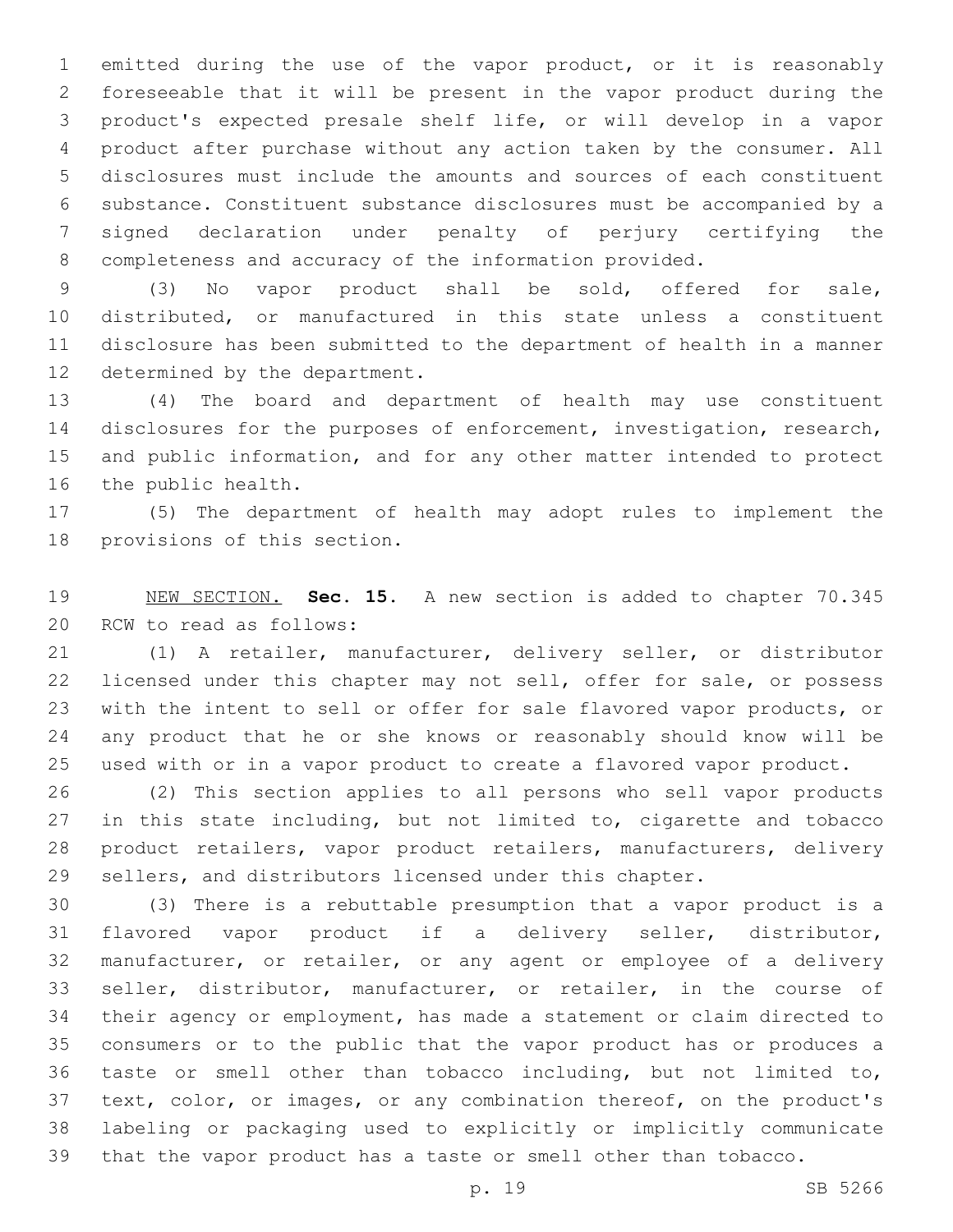NEW SECTION. **Sec. 16.** A new section is added to chapter 70.345 2 RCW to read as follows:

 A city, town, county, or local health jurisdiction may limit the location of licensed vapor product retailers within a certain perimeter of schools and youth-orientated programs and activities if the city, town, county, or local health jurisdiction determines that such restriction may reduce underage access and addiction.

 NEW SECTION. **Sec. 17.** (1) A person may not sell, offer for sale, or possess with the intent to sell or offer for sale any menthol-flavored tobacco product. This section applies to all persons who sell tobacco products in this state including, but not limited 12 to, cigarette and tobacco product retailers, wholesalers, and distributors licensed under chapter 82.24 or 82.26 RCW.

 (2) There is a rebuttable presumption that a tobacco product is a menthol-flavored tobacco product if a manufacturer or any of the manufacturer's agents or employees, in the course of their agency or employment, has made a statement or claim directed to consumers or to the public that the tobacco product has or produces a characterizing flavor including, but not limited to, text, color, or images, or any combination thereof, on the product's labeling or packaging used to explicitly or implicitly communicate that the tobacco product has a 22 characterizing flavor.

(3) For the purposes of this section and section 18 of this act:

24 (a) "Tobacco product" means:

 (i) Any product containing, made, or derived from tobacco or nicotine that is intended for human consumption, whether smoked, heated, chewed, absorbed, dissolved, inhaled, snorted, sniffed, or ingested by any other means including, but not limited to, cigarettes, cigars, little cigars, chewing tobacco, pipe tobacco, 30 bidis, or snuf; and

 (ii) Any device or component, part, or accessory that delivers nicotine alone or combined with other substances to the person using the device including, but not limited to, electronic cigarettes, cigars, or pipes, whether or not the device or component is sold 35 separately.

 (b) "Tobacco product" does not include any product approved by the United States food and drug administration for sale as a tobacco cessation product, medical device, or for other therapeutic purposes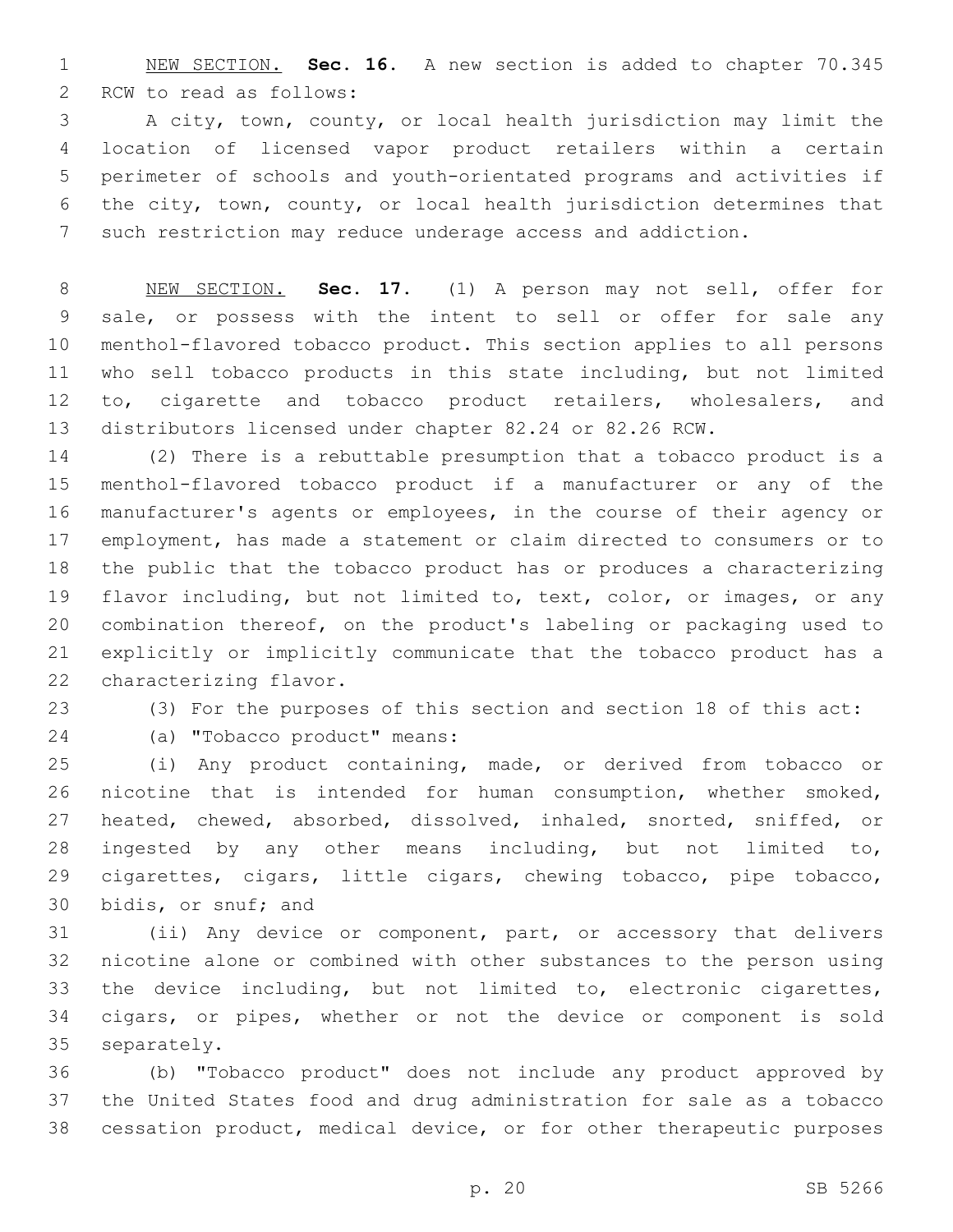when such product is marketed and sold solely for such an approved 2 purpose.

 NEW SECTION. **Sec. 18.** (1) The liquor and cannabis board shall enforce this chapter and may suspend or revoke the license of a cigarette or tobacco retailer, wholesaler, or distributor licensed under chapter 82.24 or 82.26 RCW for a violation or violations of section 17 of this act. If the board makes an initial decision to suspend or revoke a license, the licensee may request a hearing subject to chapter 34.05 RCW.

 (2) The liquor and cannabis board may conduct random and unannounced inspections of a cigarette or tobacco retailer, wholesaler, or distributor licensed under chapter 82.24 or 82.26 RCW to ensure compliance with this chapter. The board may conduct such 14 inspections with local law enforcement.

 (3) Menthol-flavored tobacco products sold, offered for sale, or possessed in violation of this chapter are subject to seizure and 17 forfeiture by the liquor and cannabis board.

 NEW SECTION. **Sec. 19.** A new section is added to chapter 82.04 19 RCW to read as follows:

 (1) Beginning with business activities occurring on or after July 1, 2021, a vapor products surcharge is imposed as follows:

 (a) Upon every person engaging within this state in business as a manufacturer of vapor products, in addition to the tax imposed under RCW 82.04.240, a surcharge equal to the value of the manufactured vapor products, including by-products, multiplied by the rate of 4.4 26 percent;

 (b) Upon every person engaging within this state in business as a vapor product distributor licensed under RCW 70.345.020, in addition to the tax imposed under RCW 82.04.240, a surcharge equal to the value of the manufactured vapor products, including by-products, 31 multiplied by the rate of 4.4 percent.

 (2) Beginning with business activities occurring on or after July 1, 2021, a tobacco products surcharge is imposed as follows:

 (a) Upon every person engaging within this state in business as a manufacturer of tobacco products, in addition to the tax imposed under RCW 82.04.240, a surcharge equal to the value of the manufactured tobacco products, including by-products, multiplied by 38 the rate of 4.4 percent;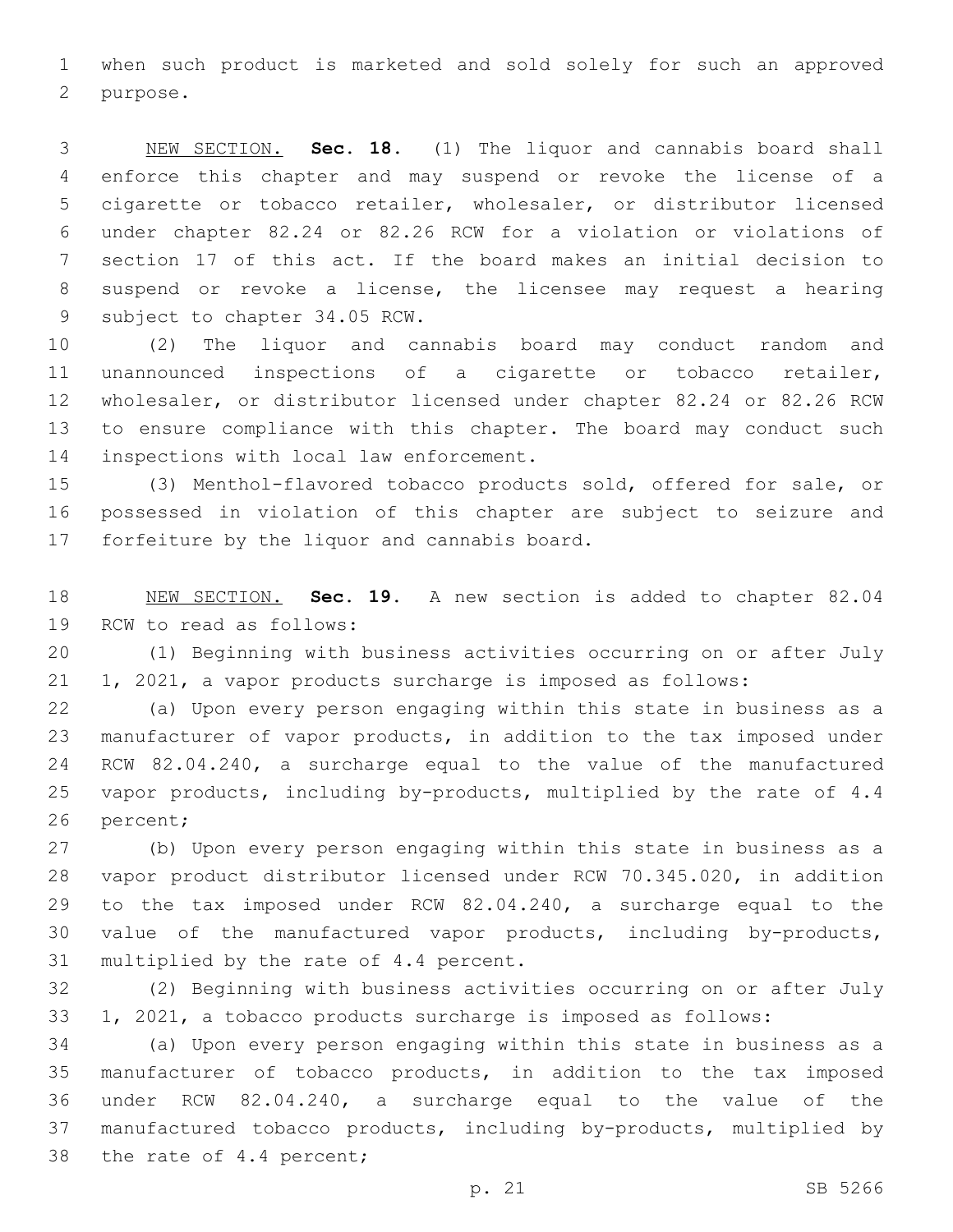(b) Upon every person engaging within this state in business as a tobacco product distributor licensed under RCW 82.26.190, in addition to the tax imposed under RCW 82.04.240, a surcharge equal to the value of the manufactured tobacco products, including by-products, 5 multiplied by the rate of 4.4 percent.

6 **Sec. 20.** RCW 82.25.005 and 2019 c 445 s 101 are each amended to 7 read as follows:

8 The definitions in this section apply throughout this chapter 9 unless the context clearly requires otherwise.

10 (1) (("Accessible container" means a container that is intended 11 to be opened. The term does not mean a closed cartridge or closed 12 container that is not intended to be opened such as a disposable e-13 cigarette.

14  $(2)$ )) "Affiliated" means related in any way by virtue of any form 15 or amount of common ownership, control, operation, or management.

16 (((3)) (2) "Board" means the Washington state liquor and 17 cannabis board.

18 (((4))) (3) "Business" means any trade, occupation, activity, or 19 enterprise engaged in selling or distributing vapor products in this 20 state.

21  $((+5+))$   $(4)$  "Distributor" ((mean $[5+])$ ) means any person:

22 (a) Engaged in the business of selling vapor products in this 23 state who brings, or causes to be brought, into this state from 24 outside the state any vapor products for sale;

25 (b) Who makes, manufactures, fabricates, or stores vapor products 26 in this state for sale in this state;

27 (c) Engaged in the business of selling vapor products outside 28 this state who ships or transports vapor products to retailers or 29 consumers in this state; or

30 (d) Engaged in the business of selling vapor products in this 31 state who handles for sale any vapor products that are within this 32 state but upon which tax has not been imposed.

33  $((+6))$   $(5)$  "Indian country" has the same meaning as provided in 34 RCW 82.24.010.

35  $((+7+))$  (6) "Manufacturer" has the same meaning as provided in 36 RCW 70.345.010.

37 (((8) "Manufacturer's representative" means a person hired by a 38 manufacturer to sell or distribute the manufacturer's vapor products 39 and includes employees and independent contractors.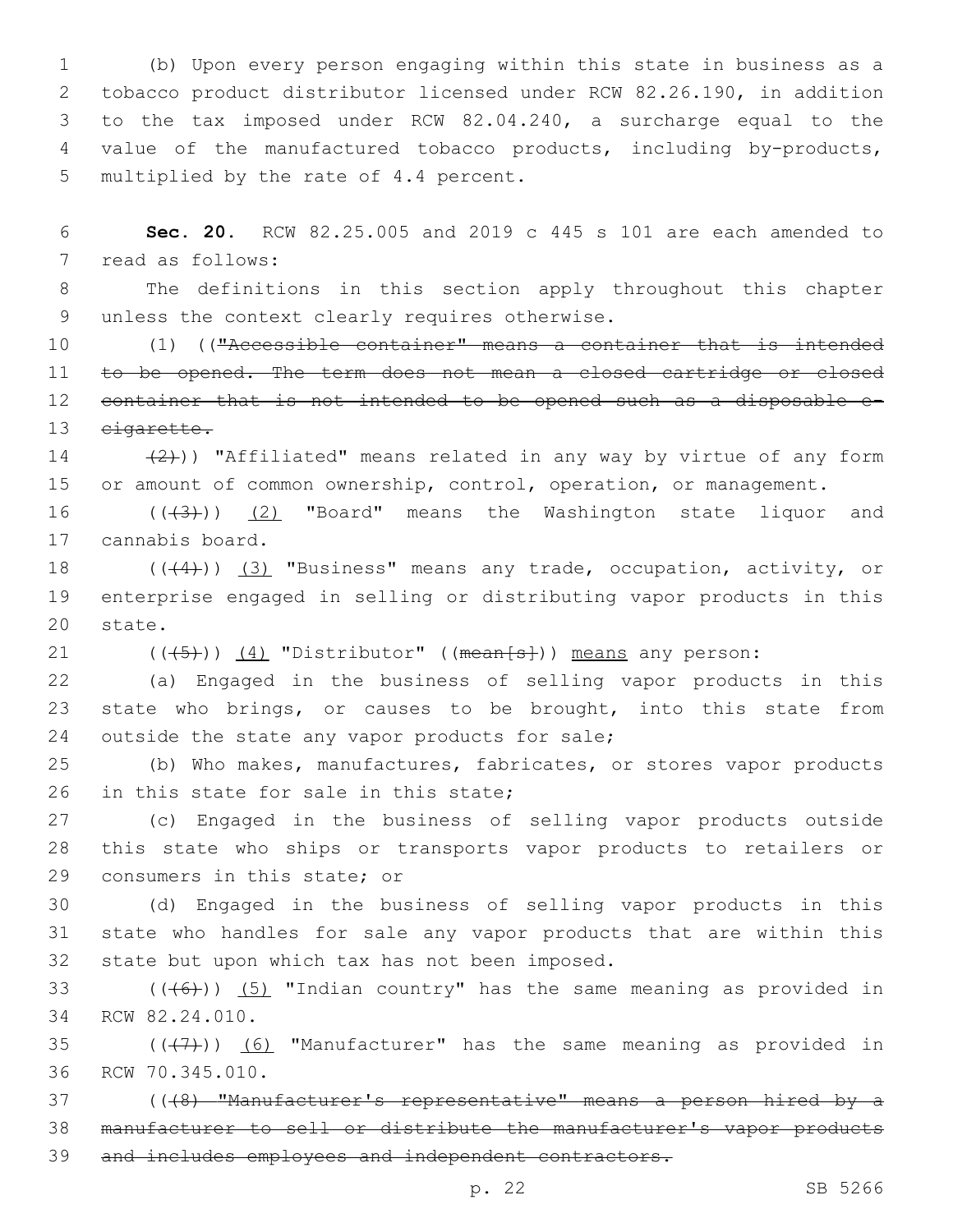1 (9)) (7) "Person" means: Any individual, receiver, administrator, executor, assignee, trustee in bankruptcy, trust, estate, firm, copartnership, joint venture, club, company, joint stock company, business trust, municipal corporation, corporation, limited liability company, association, or society; the state and its departments and institutions; any political subdivision of the state of Washington; and any group of individuals acting as a unit, whether mutual, cooperative, fraternal, nonprofit, or otherwise. Except as provided otherwise in this chapter, "person" does not include any person immune from state taxation, including the United States or its instrumentalities, and federally recognized Indian tribes and enrolled tribal members, conducting business within Indian country.

13 (( $(410)$ ) (8) "Place of business" means any place where vapor products are sold or where vapor products are manufactured, stored, 15 or kept for the purpose of sale, including any vessel, vehicle, 16 airplane, or train.

17 (((11))) (9) "Retail outlet" has the same meaning as provided in 18 RCW 70.345.010.

19 (((12))) (10) "Retailer" has the same meaning as provided in RCW 70.345.010.20

21 (((413))) (11) "Sale" has the same meaning as provided in RCW 70.345.010.22

23 (((14))) (12) "Taxpayer" means a person liable for the tax 24 imposed by this chapter.

25 (((415))) (13) "Vapor product" means any noncombustible product containing a solution or other consumable substance, regardless of whether it contains nicotine, which employs a mechanical heating element, battery, or electronic circuit regardless of shape or size that can be used to produce vapor from the solution or other substance, including an electronic cigarette, electronic cigar, electronic cigarillo, electronic pipe, or similar product or device. The term also includes any cartridge or other container of liquid nicotine, solution, or other consumable substance, regardless of whether it contains nicotine, that is intended to be used with or in a device that can be used to deliver aerosolized or vaporized nicotine to a person inhaling from the device and is sold for such 37 purpose.

38 (a) The term does not include:

 (i) Any product approved by the United States food and drug administration for sale as a tobacco cessation product, medical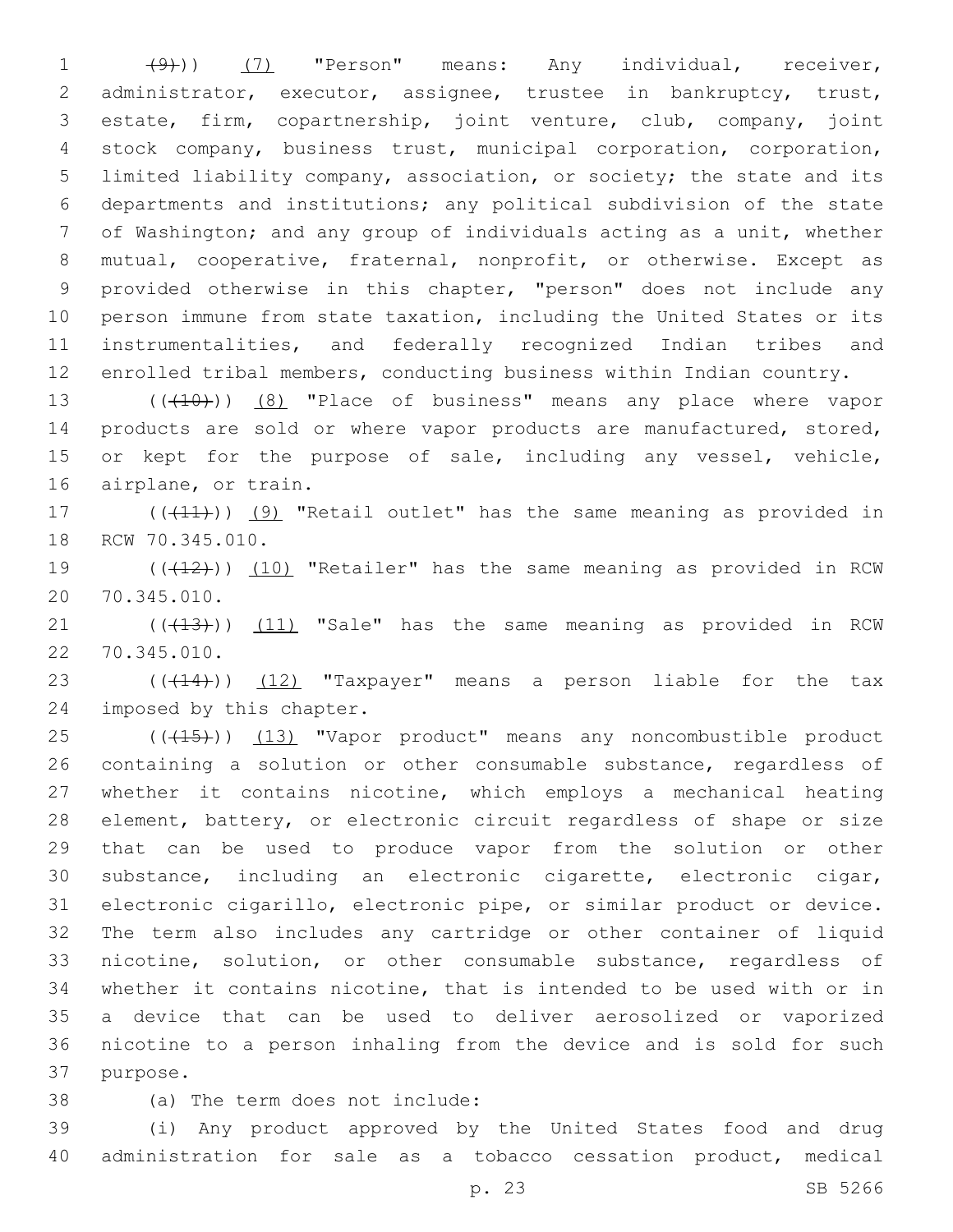1 device, or for other therapeutic purposes when such product is 2 marketed and sold solely for such an approved purpose;

3 (ii) Any product that will become an ingredient or component in a vapor product manufactured by a distributor; or4

5 (iii) Any product that meets the definition of marijuana, useable 6 marijuana, marijuana concentrates, marijuana-infused products, 7 cigarette, or tobacco products.

8 (b) For purposes of this subsection  $((+15))$   $(13)$ :

9 (i) "Cigarette" has the same meaning as provided in RCW 10 82.24.010; and

11 (ii) "Marijuana," "useable marijuana," "marijuana concentrates," 12 and "marijuana-infused products" have the same meaning as provided in 13 RCW 69.50.101.

14 **Sec. 21.** RCW 82.25.010 and 2019 c 445 s 102 are each amended to 15 read as follows:

16 (1)(a) There is levied and collected a ((tax upon the sale, use, 17 consumption, handling, possession, or distribution of all vapor 18 products in this state as follows:

19 (i) All vapor products other than those taxed under (a)(ii) of 20 this subsection are taxed at a rate equal to twenty-seven cents per 21 milliliter of solution, regardless of whether it contains nicotine, 22 and a proportionate tax at the like rate on all fractional parts of a 23 milliliter thereof.

24 (ii) Any accessible container of solution, regardless of whether 25 it contains nicotine, that is greater than five milliliters, is taxed 26 at a rate equal to nine cents per milliliter of solution and a 27 proportionate tax at the like rate on all fractional parts of a 28 milliliter thereof.

## 29 (b) The tax in this section must be imposed based on the volume 30 of the solution as listed by the manufacturer.

 $(2)$  (a) The tax under this section must be collected at the time 32 the distributor: (i) Brings, or causes to be brought, into this state 33 from without the state vapor products for sale; (ii) makes, 34 manufactures, fabricates, or stores vapor products in this state for 35 sale in this state; (iii) ships or transports vapor products to 36 retailers or consumers in this state; or (iv) handles for sale any 37 vapor products that are within this state but upon which tax has not 38 been imposed.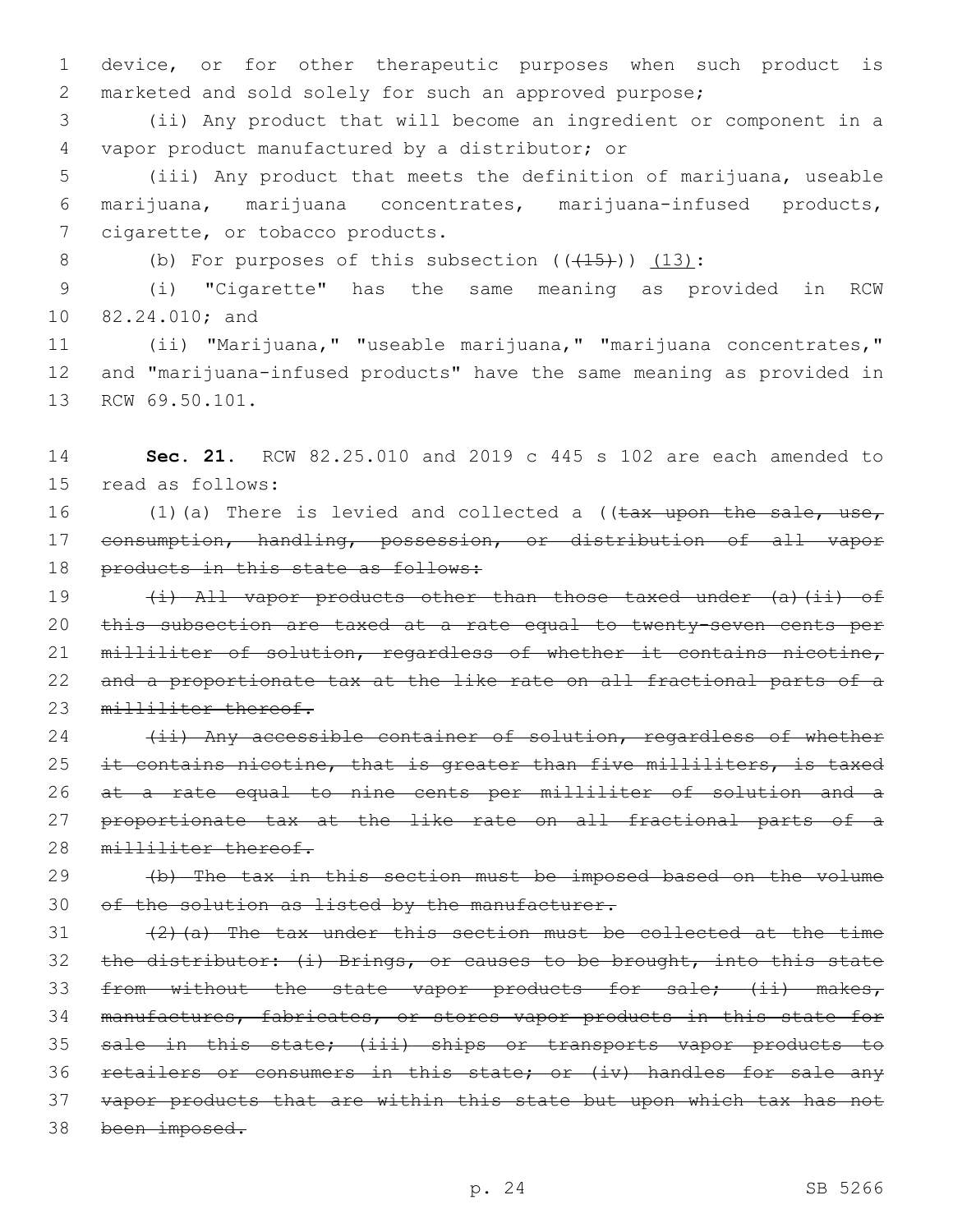(b) The tax imposed under this section must also be collected by 2 the department from the consumer of vapor products where the tax imposed under this section was not paid by the distributor on such vapor products. 5 (3)(a)) vapor product excise tax equal to 45 percent of the selling price on each retail sale in this state of vapor products. This tax is separate and in addition to general state and local sales and use taxes that apply to retail sales of tangible personal property, and is not part of the total retail price to which general 10 state and local sales and use taxes apply. The tax must be separately 11 <u>itemized from the state and local retail sales tax on t</u>he sales receipt provided to the buyer. (b) The tax levied in this section must be reflected in the price 14 list or quoted shelf price in the vapor products retail store, on the 15 website or sales platform of a delivery seller, and in any advertising of vapor products that includes prices for vapor products. 18 (2)(a) The moneys collected under this section must be deposited as follows:19 (i) Fifty percent into the Andy Hill cancer research endowment fund match transfer account created in RCW 43.348.080; and (ii) Fifty percent into the foundational public health services 23 account created in RCW 82.25.015. (b) The funding provided under this subsection is intended to supplement and not supplant general fund investments in cancer 26 research and foundational public health services. (3) The tax imposed by this section must be paid by the buyer to 28 the seller. Each seller must collect from the buyer the full amount of the tax payable on each taxable sale. The tax collected as required by this section is deemed to be held in trust by the seller until paid to the department. If any seller fails to collect the tax 32 imposed in this section or, having collected the tax, fails to pay it 33 as prescribed by the department, whether such failure is the result 34 of the seller's own acts or the result of acts or conditions beyond

36 to the state for the amount of the tax. (4) The definitions in this subsection apply throughout this

the seller's control, the seller is, nevertheless, personally liable

section unless the context clearly requires otherwise.

(a) "Product" means vapor products.

(b) "Retail sale" has the meaning provided in RCW 82.08.010.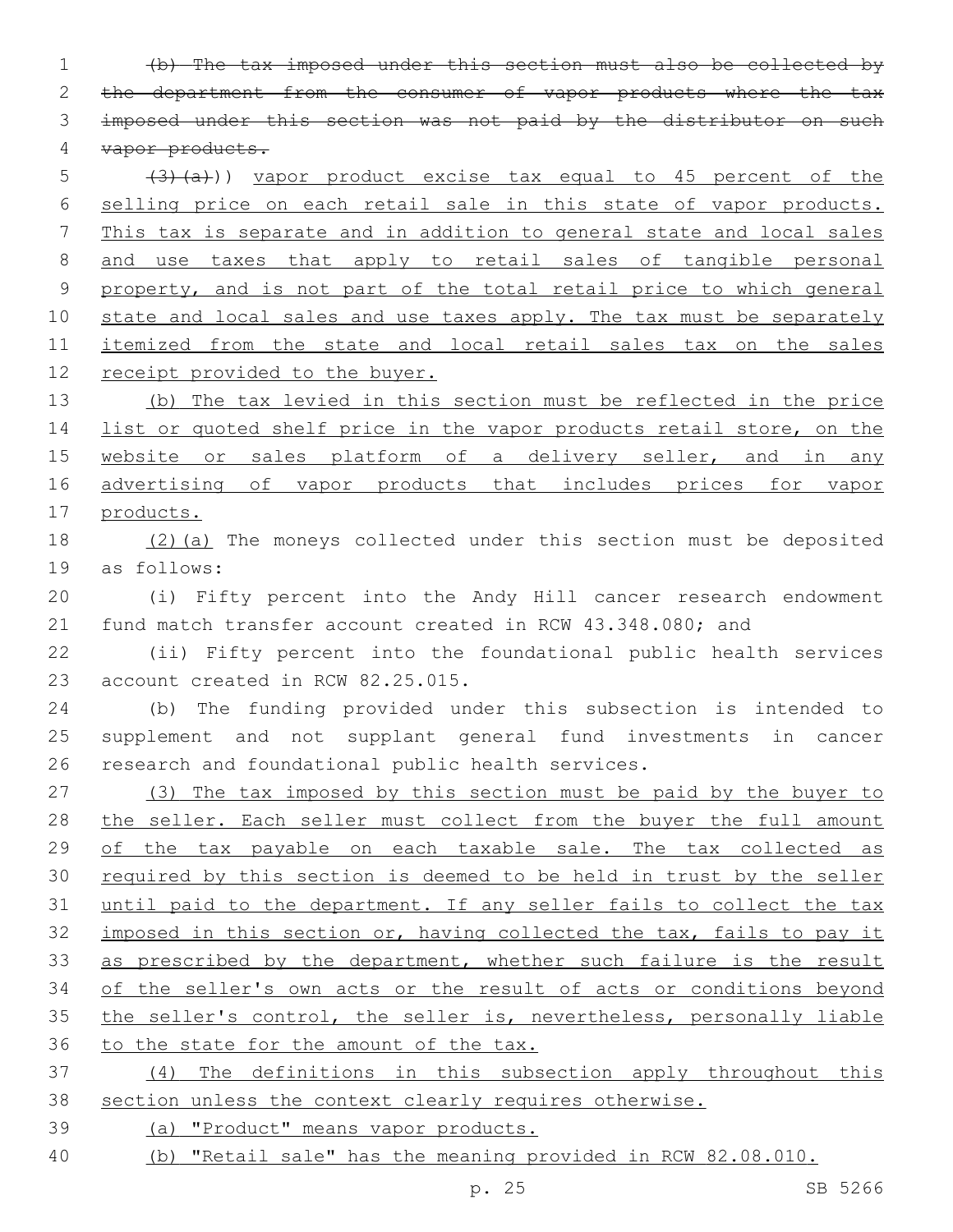(c) "Selling price" has the meaning provided in RCW 82.08.010, except that when a product is sold under circumstances where the total amount of consideration paid for the product is not indicative of its true value, "selling price" means the true value of the product sold. (d) "True value" means market value based on sales at comparable locations in this state of the same or similar product of like quality and character sold under comparable conditions of sale to 9 comparable purchasers. However, in the absence of such sales of the 10 same or similar product, true value means the value of the product

11 sold as determined by all of the seller's direct and indirect costs attributable to the product.

 **Sec. 22.** RCW 82.25.020 and 2019 c 445 s 104 are each amended to read as follows:14

 It is the intent and purpose of this chapter to levy a tax on all 16 vapor products sold( $(\tau)$ ) or used( $(\tau)$  consumed, handled, possessed, or 17 distributed)) within this state. It is the further intent and purpose of this chapter to impose the tax only once on all vapor products in this state. Nothing in this chapter may be construed to exempt any person taxable under any other law or under any other tax imposed 21 under this title.

 **Sec. 23.** RCW 82.25.075 and 2019 c 445 s 115 are each amended to 23 read as follows:

 (1) No person engaged in or conducting business as a distributor 25 or retailer in this state may:

 (a) Make, use, or present or exhibit to the department or the board any invoice for any of the vapor products taxed under this chapter that bears an untrue date or falsely states the nature or 29 quantity of the goods invoiced; or

 (b) Fail to produce on demand of the department or the board all invoices of all the vapor products taxed under this chapter within five years prior to such demand unless the person can show by satisfactory proof that the nonproduction of the invoices was due to 34 causes beyond the person's control.

 $(2)$  (( $\overline{(a)}$  No person, other than a licensed distributor, retailer 36 or delivery sales licensee, or manufacturer's representative, may transport vapor products for sale in this state for which the taxes imposed under this chapter have not been paid unless: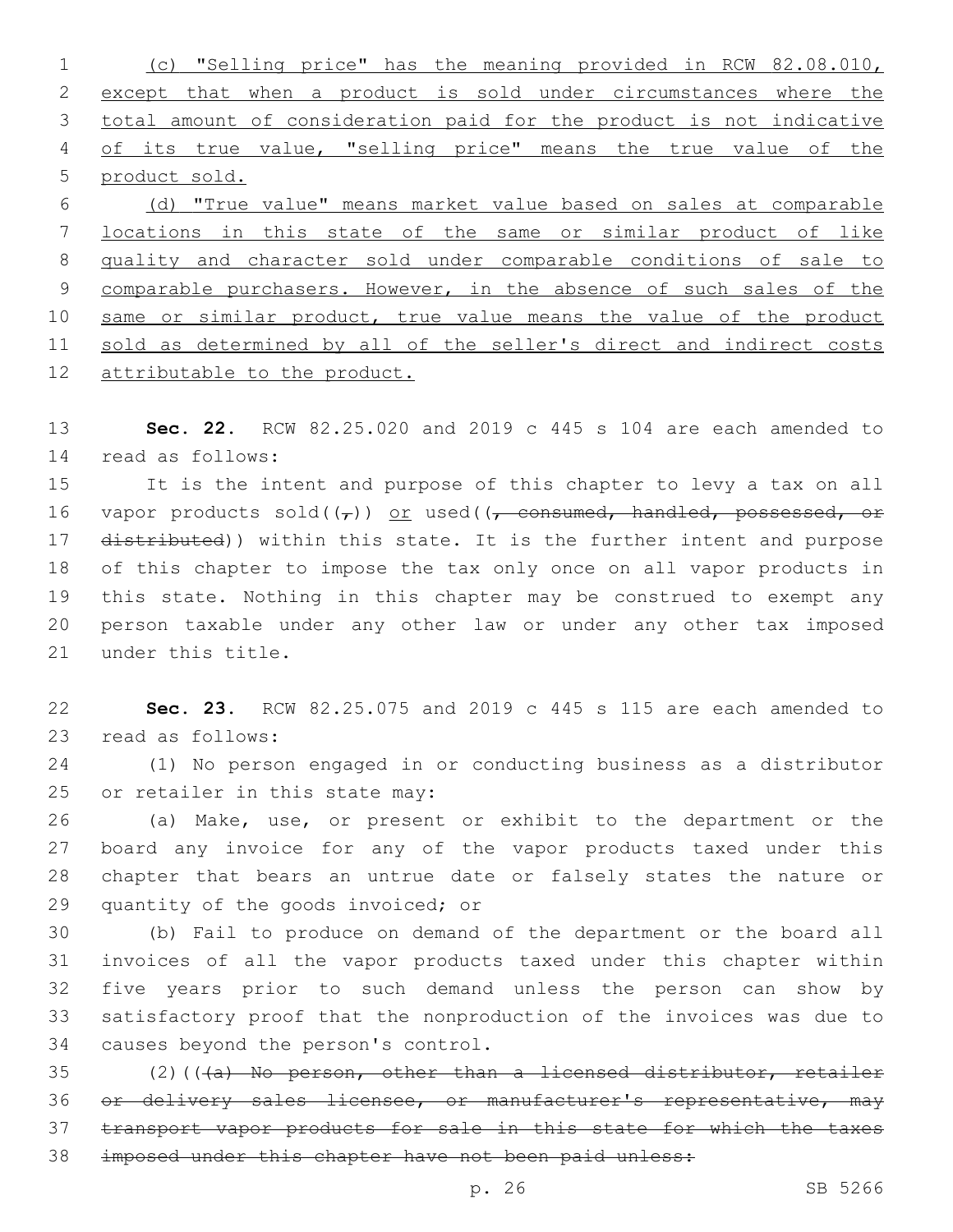1 (i) Notice of the transportation has been given as required under

2 RCW 82.25.065;

 (ii) The person transporting the vapor products actually possesses invoices or delivery tickets showing the true name and address of the consignor or seller, the true name and address of the consignee or purchaser, and the quantity and brands of vapor products 7 being transported; and

8 (iii) The vapor products are consigned to or purchased by a 9 person in this state who is licensed under chapter 70.345 RCW.

10 (b) A violation of this subsection (2) is a gross misdemeanor.

11 (3))) Any person licensed under chapter 70.345 RCW as a 12 distributor, and any person licensed under chapter 70.345 RCW as a 13 retailer, may not operate in any other capacity unless the additional 14 appropriate license is first secured, except as otherwise provided by 15 law. A violation of this subsection  $((+3))$  is a misdemeanor.

16  $((+4))$   $(3)$  The penalties provided in this section are in 17 addition to any other penalties provided by law for violating the 18 provisions of this chapter or the rules adopted under this chapter.

19 (((5) This section does not apply to a motor carrier or freight 20 forwarder as defined in Title 49 U.S.C. Sec. 13102 or an air carrier 21 as defined in Title 49 U.S.C. Sec. 40102.))

22 **Sec. 24.** RCW 82.25.060 and 2019 c 445 s 112 are each amended to 23 read as follows:

 $24$  (( $(41)$ )) The department may by rule establish the invoice detail 25 required under RCW 82.25.030 for a distributor and for those invoices 26 required to be provided to retailers under RCW 82.25.040.

27 (((2) If a retailer fails to keep invoices as required under RCW 28 82.25.040, the retailer is liable for the tax owed on any uninvoiced 29 vapor products but not penalties and interest, except as provided in 30 subsection (3) of this section.

 (3) If the department finds that the nonpayment of tax by the retailer was willful or if in the case of a second or plural nonpayment of tax by the retailer, penalties and interest must be 34 assessed in accordance with chapter 82.32 RCW.))

35 **Sec. 25.** RCW 82.25.080 and 2019 c 445 s 116 are each amended to 36 read as follows:

37 (1) A retailer that obtains vapor products from an unlicensed 38 distributor or any other person that is not licensed under chapter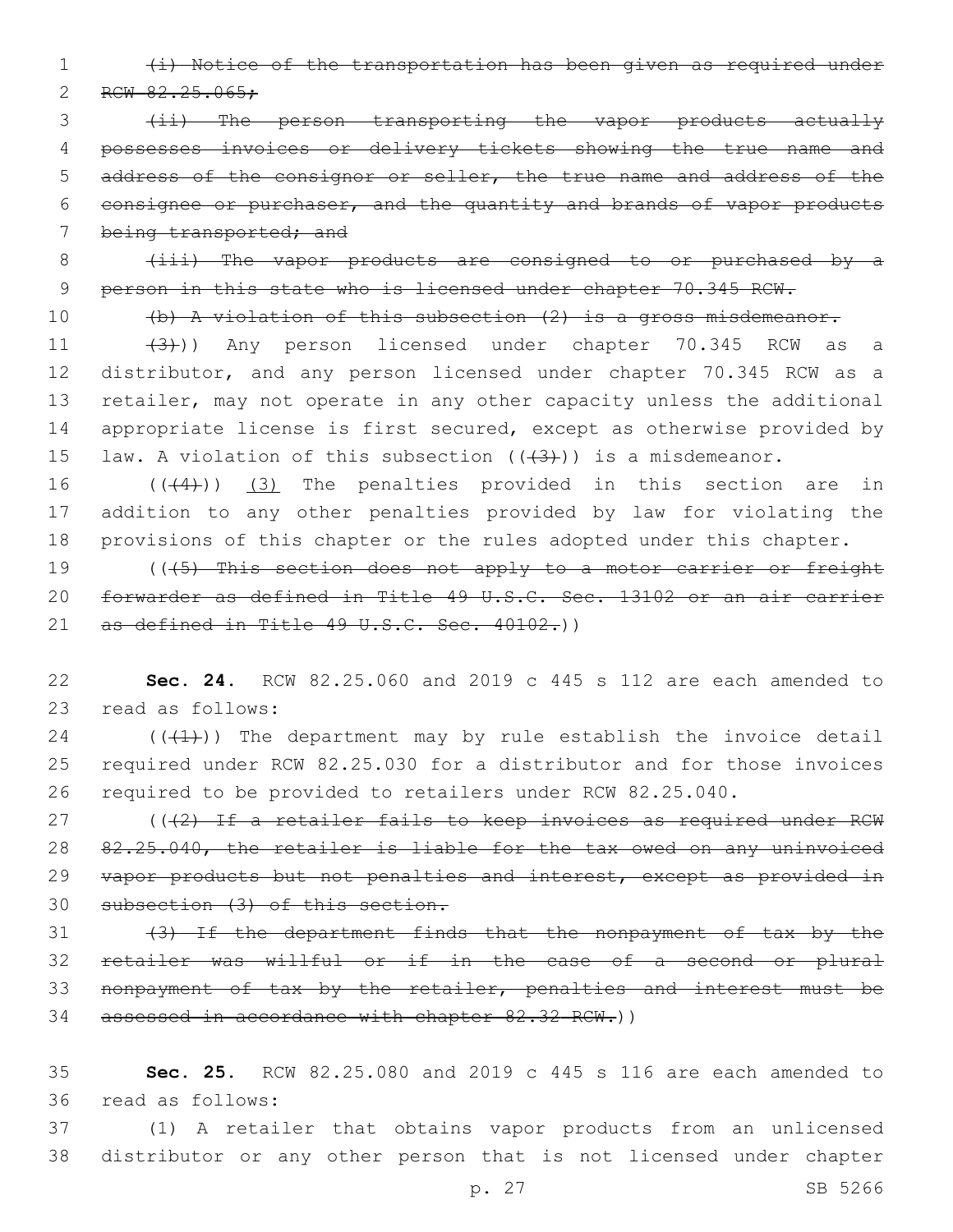70.345 RCW must be licensed both as a retailer and a distributor ((and is liable for the tax imposed under RCW 82.25.010 with respect to the vapor products acquired from the unlicensed person that are 4 held for sale, handling, or distribution in this state)). For the purposes of this subsection, "person" includes both persons defined in chapter 445, Laws of 2019 and any person immune from state taxation, such as the United States or its instrumentalities, and federally recognized Indian tribes and enrolled tribal members, 9 conducting business within Indian country.

 (2) Every distributor licensed under chapter 70.345 RCW may sell vapor products to retailers located in Washington only if the retailer has a current retailer's license under chapter 70.345 RCW.

 NEW SECTION. **Sec. 26.** A new section is added to chapter 82.25 14 RCW to read as follows:

 (1) The legislature intends to create a tax credit so that vapor products taxed at the wholesale level under the law as it existed immediately before the effective date of this section are not also taxed in a retail sale under the provisions of this act.

 (2) Except as provided in subsection (3) of this section, a tax credit is established and available to distributors with respect to 21 vapor products:

 (a) In their possession on the effective date of this section on which tax was paid to the state by the distributor pursuant to the law as it existed immediately before the effective date of this 25 section: or

 (b) Returned to the distributor by a retailer, other purchaser, 27 or consignee, on or after the effective date of this section, if tax on the vapor products was previously paid by the distributor to the state pursuant to the law as it existed immediately before the 30 effective date of this section.

 (3) Nothing in this section authorizes a tax credit for vapor products that are expired, destroyed, unsellable, or that are not held for sale by the distributor and intended to ultimately be sold 34 by a licensee at retail.

 (4) Credit allowed under this section must be determined based on the tax rate in effect for the period for which the tax imposed by this chapter, for which a credit is sought, was paid.

 (5) To be eligible for a tax credit under this section, a distributor shall apply for the credit to the department on a form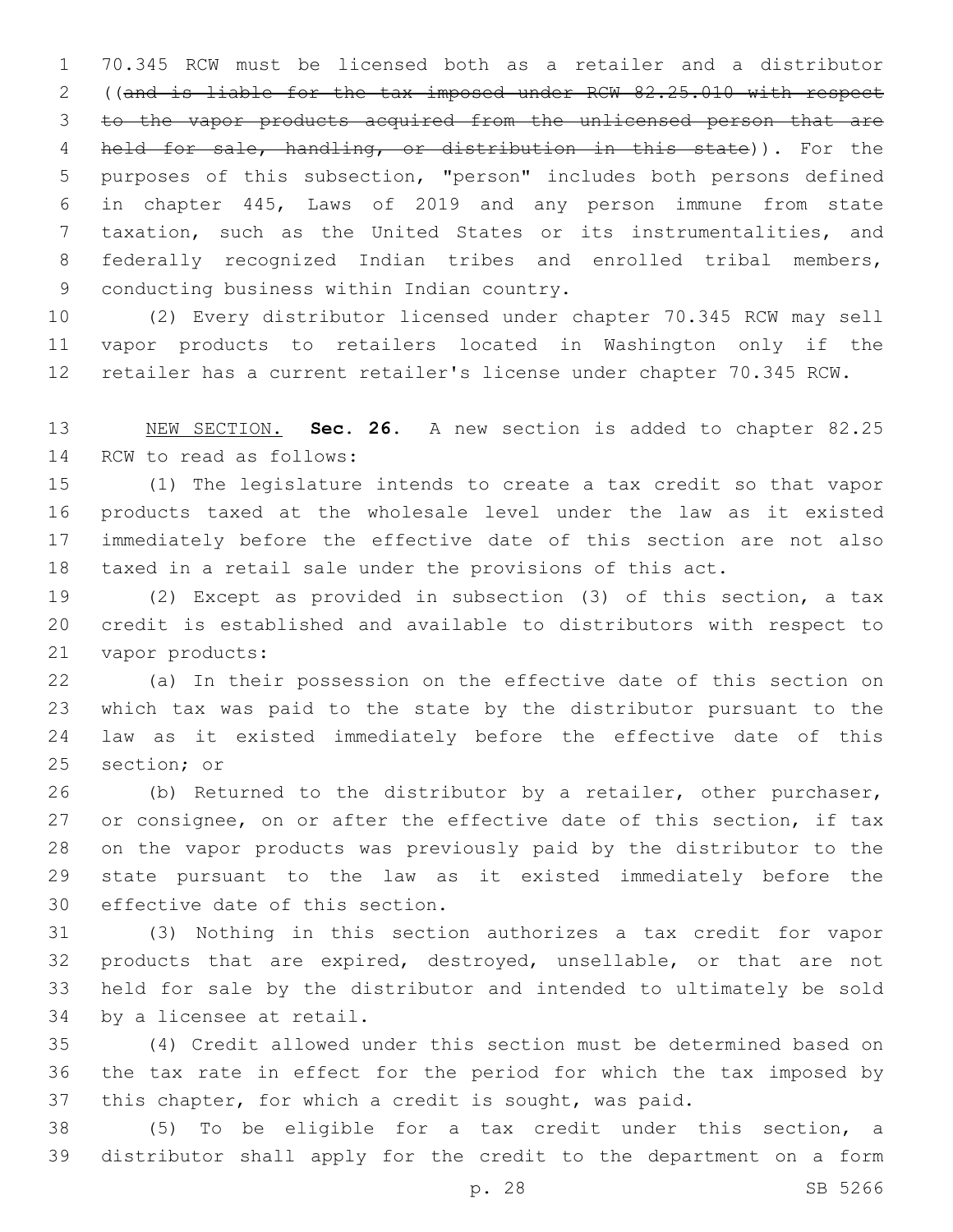and in a manner required by the department. The department may establish requirements related to distributors documenting and claiming a tax credit pursuant to this section in order to determine eligibility.4

5 **Sec. 27.** RCW 82.25.005 and 2019 c 445 s 101 are each amended to read as follows:6

7 The definitions in this section apply throughout this chapter 8 unless the context clearly requires otherwise.

 (1) "Accessible container" means a container that is intended to be opened. The term does not mean a closed cartridge or closed container that is not intended to be opened such as a disposable e-12 cigarette.

13 (2) "Affiliated" means related in any way by virtue of any form 14 or amount of common ownership, control, operation, or management.

15 (3) "Board" means the Washington state liquor and cannabis board.

16 (4) "Business" means any trade, occupation, activity, or 17 enterprise engaged in selling or distributing vapor products in this 18 state.

19 (5) "Distributor" ((mean[s])) means any person:

20 (a) Engaged in the business of selling vapor products in this 21 state who brings, or causes to be brought, into this state from 22 outside the state any vapor products for sale;

23 (b) Who makes, manufactures, fabricates, or stores vapor products 24 in this state for sale in this state;

25 (c) Engaged in the business of selling vapor products outside 26 this state who ships or transports vapor products to retailers or 27 consumers in this state; or

28 (d) Engaged in the business of selling vapor products in this 29 state who handles for sale any vapor products that are within this 30 state but upon which tax has not been imposed.

31 (6) "Indian country" has the same meaning as provided in RCW 82.24.010.32

33 (7) "Manufacturer" has the same meaning as provided in RCW 34 70.345.010.

35 (8) (("Manufacturer's representative" means a person hired by a 36 manufacturer to sell or distribute the manufacturer's vapor products 37 and includes employees and independent contractors.

38  $(9)$ )) "Person" means: Any individual, receiver, administrator, 39 executor, assignee, trustee in bankruptcy, trust, estate, firm,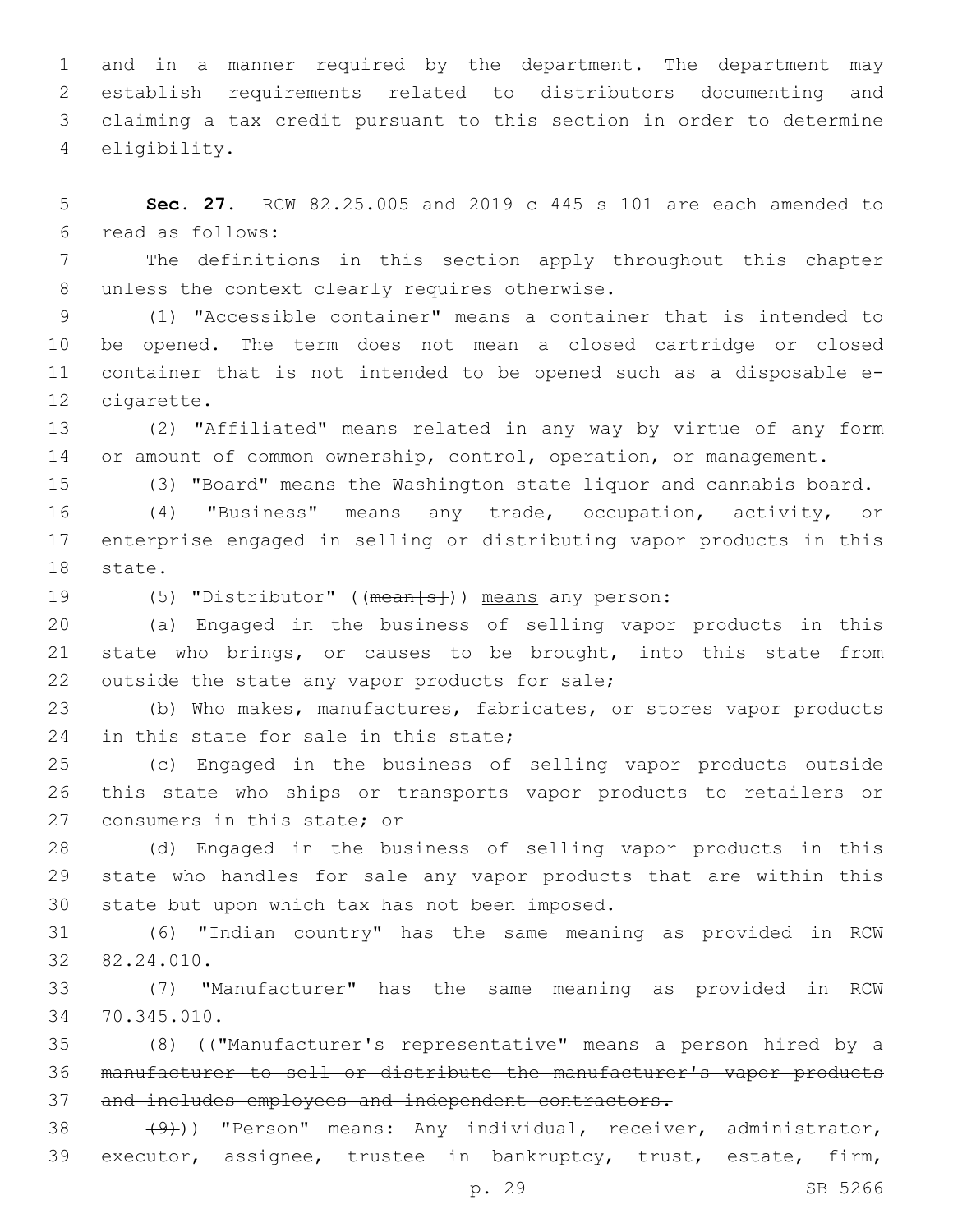copartnership, joint venture, club, company, joint stock company, business trust, municipal corporation, corporation, limited liability company, association, or society; the state and its departments and institutions; any political subdivision of the state of Washington; and any group of individuals acting as a unit, whether mutual, cooperative, fraternal, nonprofit, or otherwise. Except as provided otherwise in this chapter, "person" does not include any person immune from state taxation, including the United States or its instrumentalities, and federally recognized Indian tribes and enrolled tribal members, conducting business within Indian country.

11 (((10)) (9) "Place of business" means any place where vapor products are sold or where vapor products are manufactured, stored, or kept for the purpose of sale, including any vessel, vehicle, 14 airplane, or train.

15 (((41))) (10) "Retail outlet" has the same meaning as provided in 16 RCW 70.345.010.

17 (((12))) (11) "Retailer" has the same meaning as provided in RCW 18 70.345.010.

19 (((13))) (12) "Sale" has the same meaning as provided in RCW 70.345.010.20

 $((+14))$   $(13)$  "Taxpayer" means a person liable for the tax 22 imposed by this chapter.

23 (((415)) (14) "Vapor product" means any noncombustible product containing a solution or other consumable substance, regardless of whether it contains nicotine, which employs a mechanical heating element, battery, or electronic circuit regardless of shape or size that can be used to produce vapor from the solution or other substance, including an electronic cigarette, electronic cigar, electronic cigarillo, electronic pipe, or similar product or device. The term also includes any cartridge or other container of liquid nicotine, solution, or other consumable substance, regardless of whether it contains nicotine, that is intended to be used with or in a device that can be used to deliver aerosolized or vaporized nicotine to a person inhaling from the device and is sold for such 35 purpose.

36 (a) The term does not include:

 (i) Any product approved by the United States food and drug administration for sale as a tobacco cessation product, medical device, or for other therapeutic purposes when such product is marketed and sold solely for such an approved purpose;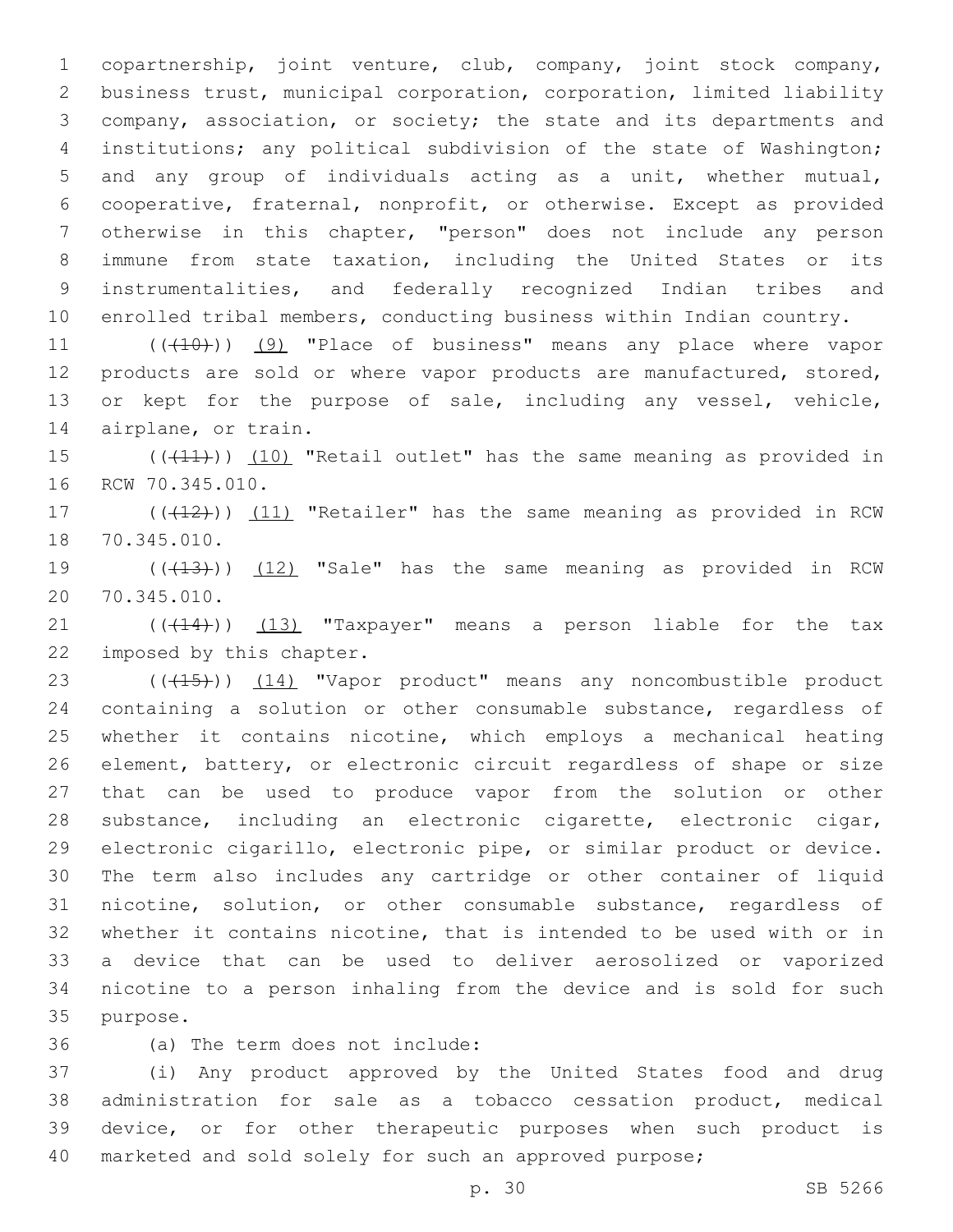1 (ii) Any product that will become an ingredient or component in a 2 vapor product manufactured by a distributor; or

3 (iii) Any product that meets the definition of marijuana, useable 4 marijuana, marijuana concentrates, marijuana-infused products, 5 cigarette, or tobacco products.

6 (b) For purposes of this subsection  $((+15))$   $(14)$ :

7 (i) "Cigarette" has the same meaning as provided in RCW 8 82.24.010; and

9 (ii) "Marijuana," "useable marijuana," "marijuana concentrates," 10 and "marijuana-infused products" have the same meaning as provided in 11 RCW 69.50.101.

12 **Sec. 28.** RCW 82.25.065 and 2019 c 445 s 113 are each amended to 13 read as follows:

14 (1) No person may transport or cause to be transported in this 15 state vapor products for sale other than: (a) A licensed distributor 16 under chapter 70.345 RCW((, or a manufacturer's representative 17 authorized to sell or distribute vapor products in this state)); (b) 18 a licensed manufacturer under chapter 70.345 RCW; ((+b+)) (c) a 19 licensed retailer under chapter 70.345 RCW;  $((+e))$  (d) a seller with 20 a valid delivery sale license under chapter 70.345 RCW; or  $((+d+))$ 21 (e) a person who has given notice to the board in advance of the 22 commencement of transportation.

 (2) When transporting vapor products for sale, the person must have in his or her actual possession, or cause to have in the actual possession of those persons transporting such vapor products on his or her behalf, invoices or delivery tickets for the vapor products, 27 which must show the true name and address of the consignor or seller, the true name and address of the consignee or purchaser, and the quantity and brands of the vapor products being transported.

 (3) In any case where the department or the board, or any peace officer of the state, has knowledge or reasonable grounds to believe that any vehicle is transporting vapor products in violation of this section, the department, board, or peace officer is authorized to stop the vehicle and to inspect it for contraband vapor products.

35 (4) This section does not apply to a motor carrier or freight 36 forwarder as defined in Title 49 U.S.C. Sec. 13102 or an air carrier 37 as defined in Title 49 U.S.C. Sec. 40102.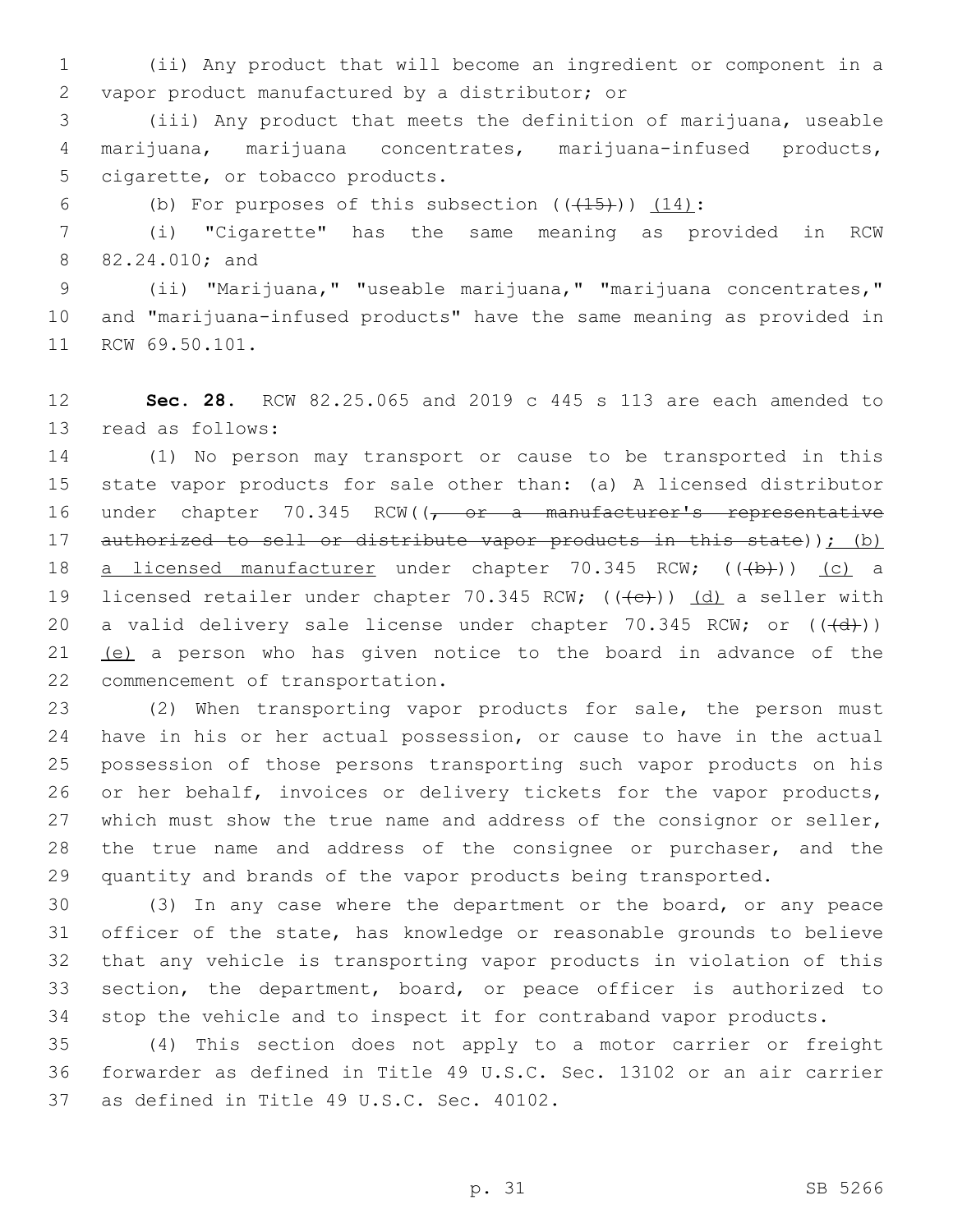**Sec. 29.** RCW 82.25.075 and 2019 c 445 s 115 are each amended to 2 read as follows:

 (1) No person engaged in or conducting business as a distributor 4 or retailer in this state may:

 (a) Make, use, or present or exhibit to the department or the board any invoice for any of the vapor products taxed under this chapter that bears an untrue date or falsely states the nature or 8 quantity of the goods invoiced; or

 (b) Fail to produce on demand of the department or the board all invoices of all the vapor products taxed under this chapter within five years prior to such demand unless the person can show by satisfactory proof that the nonproduction of the invoices was due to 13 causes beyond the person's control.

 (2)(a) No person, other than a licensed distributor, retailer or 15 delivery sales licensee, or ((manufacturer's representative)) **licensed manufacturer, may transport vapor products for sale in this**  state for which the taxes imposed under this chapter have not been 18 paid unless:

 (i) Notice of the transportation has been given as required under 20 RCW 82.25.065;

 (ii) The person transporting the vapor products actually possesses invoices or delivery tickets showing the true name and address of the consignor or seller, the true name and address of the consignee or purchaser, and the quantity and brands of vapor products 25 being transported; and

 (iii) The vapor products are consigned to or purchased by a person in this state who is licensed under chapter 70.345 RCW.

(b) A violation of this subsection (2) is a gross misdemeanor.

 (3) Any person licensed under chapter 70.345 RCW as a distributor, and any person licensed under chapter 70.345 RCW as a retailer, may not operate in any other capacity unless the additional appropriate license is first secured, except as otherwise provided by law. A violation of this subsection (3) is a misdemeanor.

 (4) The penalties provided in this section are in addition to any other penalties provided by law for violating the provisions of this 36 chapter or the rules adopted under this chapter.

 (5) This section does not apply to a motor carrier or freight forwarder as defined in Title 49 U.S.C. Sec. 13102 or an air carrier 39 as defined in Title 49 U.S.C. Sec. 40102.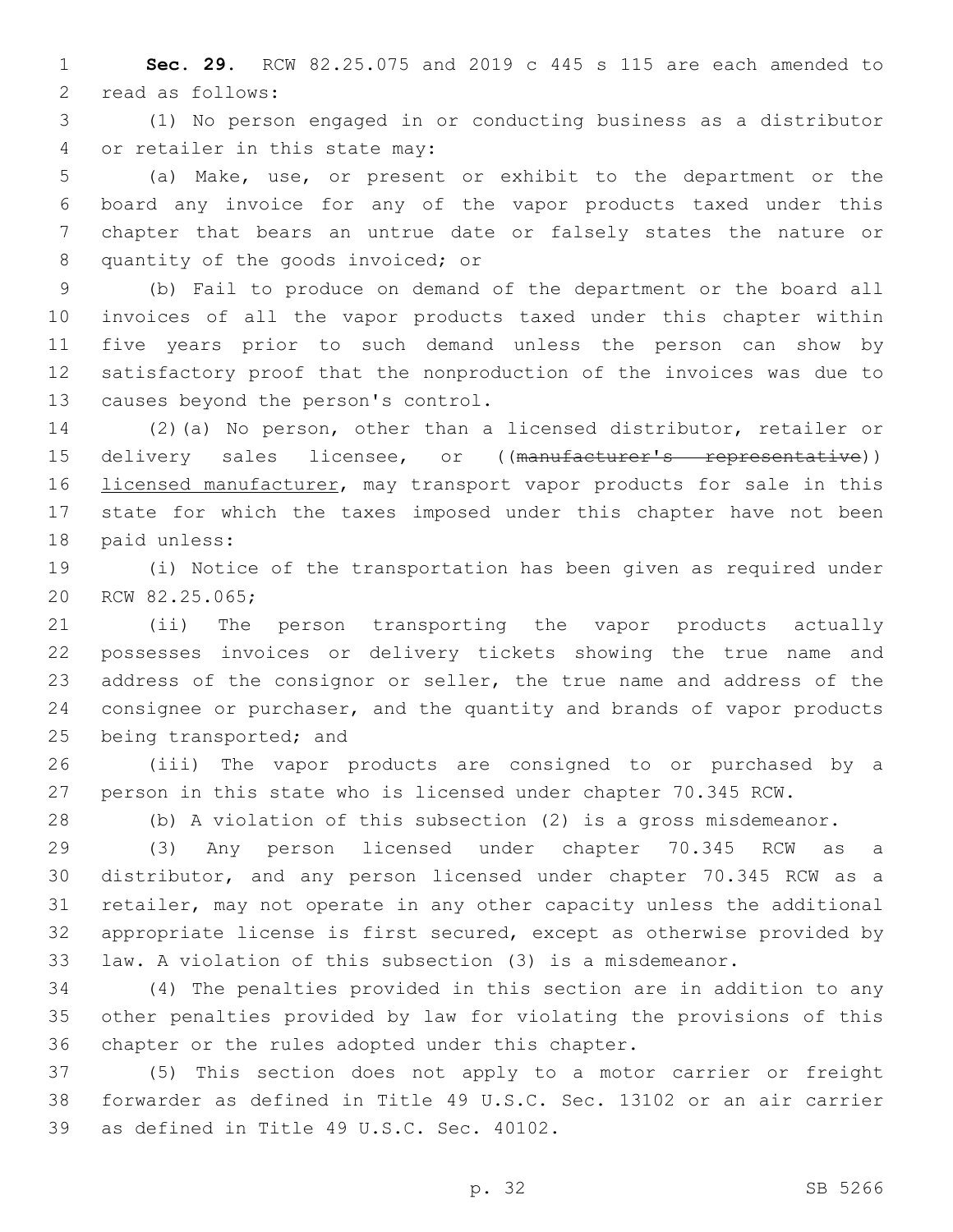**Sec. 30.** RCW 82.25.090 and 2019 c 445 s 118 are each amended to 2 read as follows:

 (1) Any vapor products in the possession of a person selling vapor products in this state acting as a distributor or retailer and who is not licensed as required under chapter 70.345 RCW, or a person who is selling vapor products in violation of RCW 82.24.550(6), may be seized without a warrant by any agent of the department, agent of the board, or law enforcement officer of this state. Any vapor products seized under this subsection are deemed forfeited.

 (2) Any vapor products in the possession of a person who is not a licensed distributor, delivery seller, ((manufacturer's 12 representative)) manufacturer, or retailer and who transports vapor products for sale without having provided notice to the board required under RCW 82.25.065, or without invoices or delivery tickets 15 showing the true name and address of the consignor or seller, the 16 true name and address of the consignee or purchaser, and the quantity and brands of vapor products being transported may be seized and are 18 subject to forfeiture.

 (3) All conveyances, including aircraft, vehicles, or vessels that are used, or intended for use to transport, or in any manner to facilitate the transportation, for the purpose of sale or receipt of vapor products under subsection (2) of this section, may be seized 23 and are subject to forfeiture except:

 (a) A conveyance used by any person as a common or contract carrier having in actual possession invoices or delivery tickets showing the true name and address of the consignor or seller, the true name of the consignee or purchaser, and the quantity and brands 28 of the vapor products transported, unless it appears that the owner or other person in charge of the conveyance is a consenting party or 30 privy to a violation of this chapter;

 (b) A conveyance subject to forfeiture under this section by reason of any act or omission of which the owner establishes to have been committed or omitted without his or her knowledge or consent; or

 (c) A conveyance encumbered by a bona fide security interest if the secured party neither had knowledge of nor consented to the act or omission.36

 (4) Property subject to forfeiture under subsections (2) and (3) 38 of this section may be seized by any agent of the department, the board, or law enforcement officer of this state upon process issued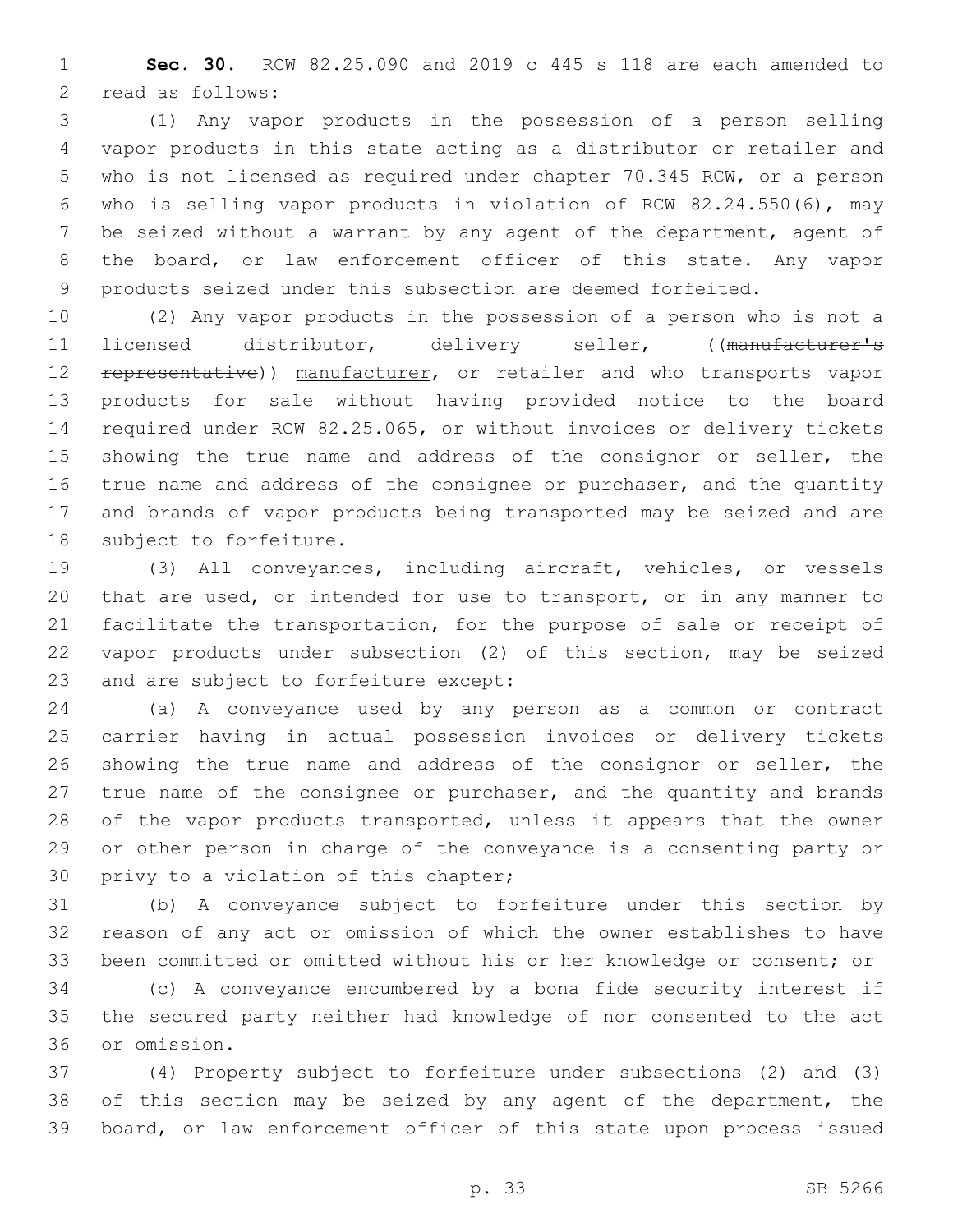by any superior court or district court having jurisdiction over the 2 property. Seizure without process may be made if:

 (a) The seizure is incident to an arrest or a search warrant or an inspection under an administrative inspection warrant; or

 (b) The department, board, or law enforcement officer has probable cause to believe that the property was used or is intended to be used in violation of this chapter and exigent circumstances exist making procurement of a search warrant impracticable.

 (5) This section may not be construed to require the seizure of vapor products if the department's agent, board's agent, or law enforcement officer reasonably believes that the vapor products are possessed for personal consumption by the person in possession of the 13 vapor products.

 (6) Any vapor products seized by a law enforcement officer must be turned over to the board as soon as practicable.

 (7) This section does not apply to a motor carrier or freight forwarder as defined in Title 49 U.S.C. Sec. 13102 or an air carrier 18 as defined in Title 49 U.S.C. Sec. 40102.

 NEW SECTION. **Sec. 31.** A new section is added to chapter 82.25 20 RCW to read as follows:

 (1) A bundled transaction that includes a vapor product is subject to the tax imposed under this chapter on the entire selling 23 price of the bundled transaction.

 (2) The definitions in this subsection apply throughout this section unless the context clearly requires otherwise.

(a) "Bundled transaction" means:26

 (i) The sale of two or more products where the products are otherwise distinct and identifiable, are sold for one nonitemized price, and at least one product is a vapor product subject to the tax 30 under this chapter; and

 (ii) A vapor product provided free of charge with the required purchase of another product. A vapor product is provided free of charge if the sales price of the product purchased does not vary depending on the inclusion of the vapor product provided free of 35 charge.

 (b) "Distinct and identifiable products" does not include packaging such as containers, boxes, sacks, bags, and bottles, or materials such as wrapping, labels, tags, and instruction guides,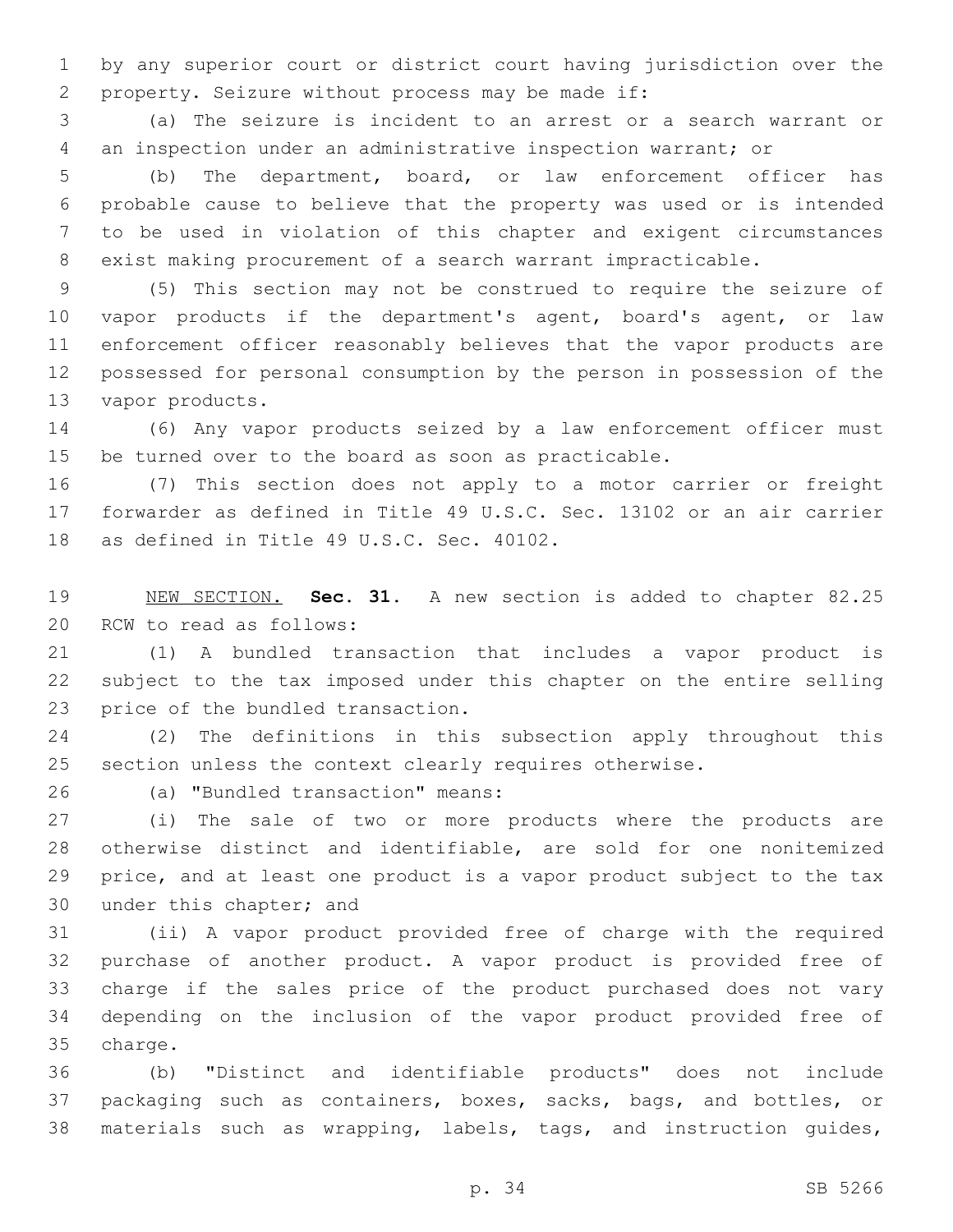that accompany the sale of the products and are incidental or 2 immaterial to the sale thereof.

 NEW SECTION. **Sec. 32.** A new section is added to chapter 82.25 4 RCW to read as follows:

 (1) The taxes imposed by this chapter do not apply to the sale of vapor products by an Indian retailer during the effective date of a vapor product tax contract subject to RCW 43.06.510 or a vapor 8 product tax agreement under RCW 43.06.515.

(2) The definitions in RCW 43.06.505 apply to this section.

 NEW SECTION. **Sec. 33.** A new section is added to chapter 70.345 11 RCW to read as follows:

 For the purpose of carrying into the effect the provisions of this chapter according to their true intent or supplying any deficiency therein, the board and the department of health may adopt 15 those rules as are deemed necessary or advisable.

 NEW SECTION. **Sec. 34.** The following acts or parts of acts are each repealed: (1) RCW 70.345.210 (State preemption—Exceptions) and 2016 sp.s. c 19 38 s 3; (2) RCW 82.25.045 (Shipped or transported outside state—Tax 21 credit) and 2019 c 445 s 109; and (3) RCW 82.25.085 (Manufacturer's representatives) and 2019 c 445 23 s 117.

 NEW SECTION. **Sec. 35.** If any provision of this act or its application to any person or circumstance is held invalid, the remainder of the act or the application of the provision to other persons or circumstances is not affected.

 NEW SECTION. **Sec. 36.** If any part of this act is found to be in conflict with federal requirements that are a prescribed condition to the allocation of federal funds to the state, the conflicting part of this act is inoperative solely to the extent of the conflict and with respect to the agencies directly affected, and this finding does not affect the operation of the remainder of this act in its application to the agencies concerned. Rules adopted under this act must meet